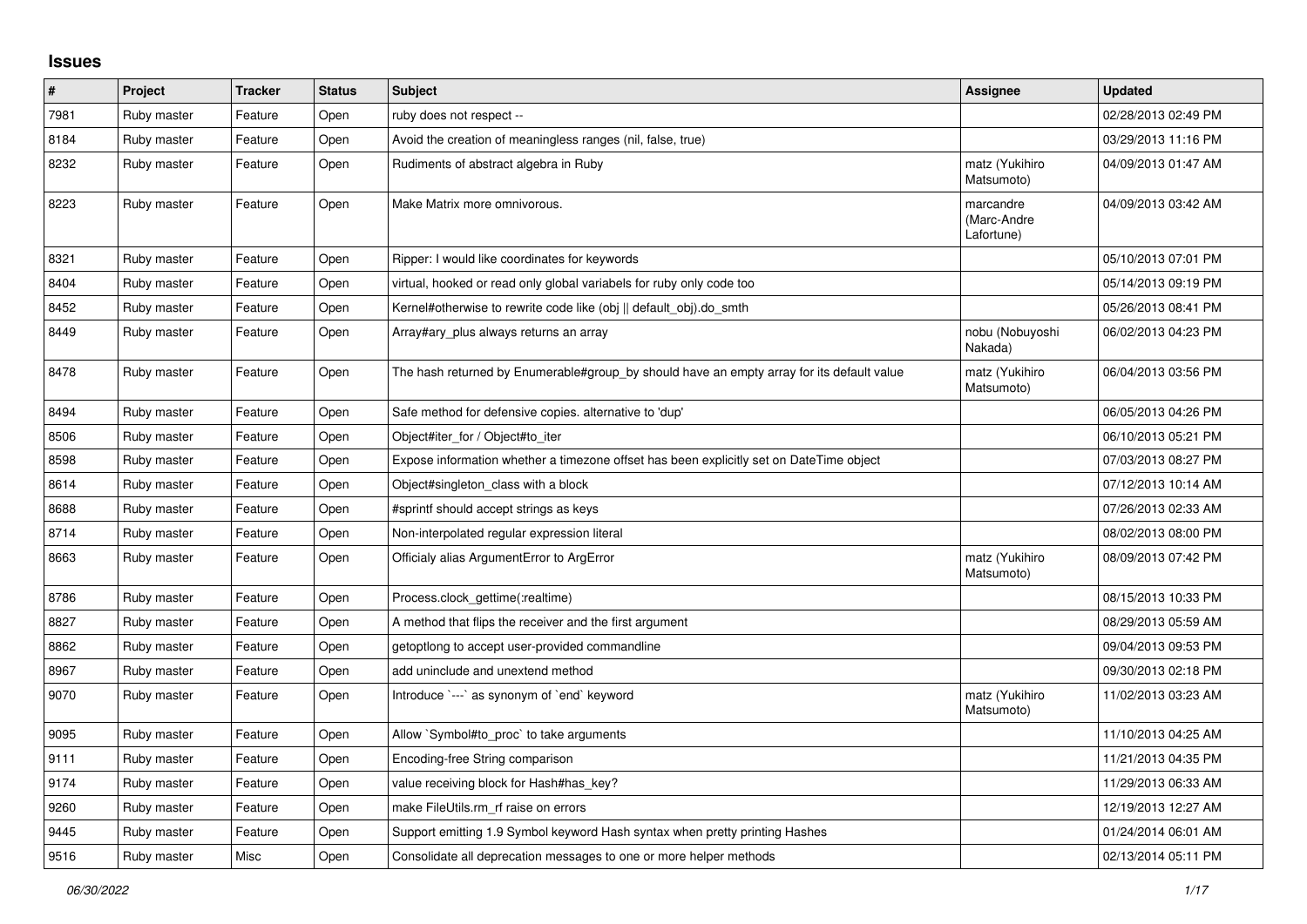| $\vert$ # | Project     | <b>Tracker</b> | <b>Status</b> | <b>Subject</b>                                                                               | Assignee                     | <b>Updated</b>      |
|-----------|-------------|----------------|---------------|----------------------------------------------------------------------------------------------|------------------------------|---------------------|
| 9522      | Ruby master | Feature        | Open          | Float("NaN"), Float("Infinity")                                                              |                              | 02/16/2014 05:36 AM |
| 9553      | Ruby master | Feature        | Open          | Make argument validation routine of a method an object                                       |                              | 02/22/2014 07:58 AM |
| 9556      | Ruby master | Feature        | Open          | Add HTTP#get block functionality to HTTP.get                                                 |                              | 02/23/2014 05:53 AM |
| 9527      | Ruby master | Feature        | Open          | make Net::HTTP.get_print not only to \$stdout but to an IO as a parameter                    |                              | 02/23/2014 06:04 AM |
| 9585      | Ruby master | Feature        | Open          | Add Object#in? to make ruby easier to read                                                   |                              | 03/15/2014 04:49 PM |
| 9667      | Ruby master | Feature        | Open          | Optimization of FILE_and _dir_                                                               |                              | 03/25/2014 04:48 AM |
| 9724      | Ruby master | Misc           | Open          | Warnings in Ruby: allow per-file directives to i.e. suppress warnings                        |                              | 04/10/2014 06:21 PM |
| 9557      | Ruby master | Feature        | Open          | Enumerator#next and Enumerator#peek with argument                                            |                              | 04/11/2014 07:00 PM |
| 9784      | Ruby master | Feature        | Open          | Alias URI#merge to URI#join                                                                  |                              | 04/29/2014 05:42 AM |
| 9807      | Ruby master | Feature        | Open          | String.new with block                                                                        |                              | 05/07/2014 05:54 AM |
| 9832      | Ruby master | Misc           | Open          | better concurrency in threads                                                                |                              | 05/12/2014 12:33 PM |
| 9853      | Ruby master | Feature        | Open          | Please consider quoted generation of hash like in %h( foo bar bee blaa)                      |                              | 05/19/2014 04:43 PM |
| 9871      | Ruby master | Feature        | Open          | load a ruby library which doesn't have extension                                             |                              | 05/28/2014 10:07 AM |
| 9887      | Ruby master | Feature        | Open          | Add uninclude please                                                                         |                              | 05/31/2014 01:33 PM |
| 9909      | Ruby master | Feature        | Open          | why shouldn't constant lookup check the nesting of module's name                             |                              | 06/07/2014 02:18 AM |
| 9929      | Ruby master | Feature        | Open          | add with_default method to Hash                                                              |                              | 06/11/2014 12:08 AM |
| 9953      | Ruby master | Feature        | Open          | set_trace_func values which could be frozen or symbols                                       |                              | 06/19/2014 10:44 PM |
| 10000     | Ruby master | Feature        | Open          | format width and precision with symbol hash                                                  |                              | 07/01/2014 01:25 AM |
| 10051     | Ruby master | Feature        | Open          | nbsp isn't remove with trim                                                                  |                              | 07/17/2014 08:02 AM |
| 10176     | Ruby master | Feature        | Open          | Document how to perform net/http calls in parallel                                           |                              | 08/27/2014 10:46 PM |
| 10215     | Ruby master | Feature        | Open          | prohibit subclassing for classes without allocator in Ruby                                   |                              | 09/08/2014 07:29 AM |
| 10177     | Ruby master | Feature        | Open          | Hash#has_key? and Hash#has_value? should be deprecated                                       |                              | 09/19/2014 06:01 PM |
| 8366      | Ruby master | Feature        | Open          | Exception.message take time to execute depending on the instance variables                   |                              | 09/22/2014 06:41 AM |
| 10305     | Ruby master | Feature        | Open          | Method for resolving all autoload statements / Add warning on autoload when used with chroot |                              | 09/29/2014 02:05 PM |
| 10308     | Ruby master | Feature        | Open          | Pipes in Ruby                                                                                |                              | 09/30/2014 11:21 PM |
| 10331     | Ruby master | Feature        | Open          | String#to_r to recognize negative denominators                                               |                              | 10/06/2014 02:44 PM |
| 10332     | Ruby master | Feature        | Open          | Rational literal for mixed fractions                                                         |                              | 10/06/2014 02:55 PM |
| 10343     | Ruby master | Feature        | Open          | Postfix notations for 'when' and 'else' inside 'case' statement                              |                              | 10/08/2014 05:25 PM |
| 10366     | Ruby master | Feature        | Open          | New inspection form for rational                                                             |                              | 10/11/2014 12:50 AM |
| 10327     | Ruby master | Feature        | Open          | Bool/False/True module for '==='                                                             |                              | 10/15/2014 02:42 PM |
| 10404     | Ruby master | Feature        | Open          | Allow individual finalizers to be removed with ObjectSpace.undefine finalizer                | matz (Yukihiro<br>Matsumoto) | 10/20/2014 08:14 AM |
| 10424     | Ruby master | Misc           | Open          | Error message when sorting NaN                                                               |                              | 10/25/2014 02:13 PM |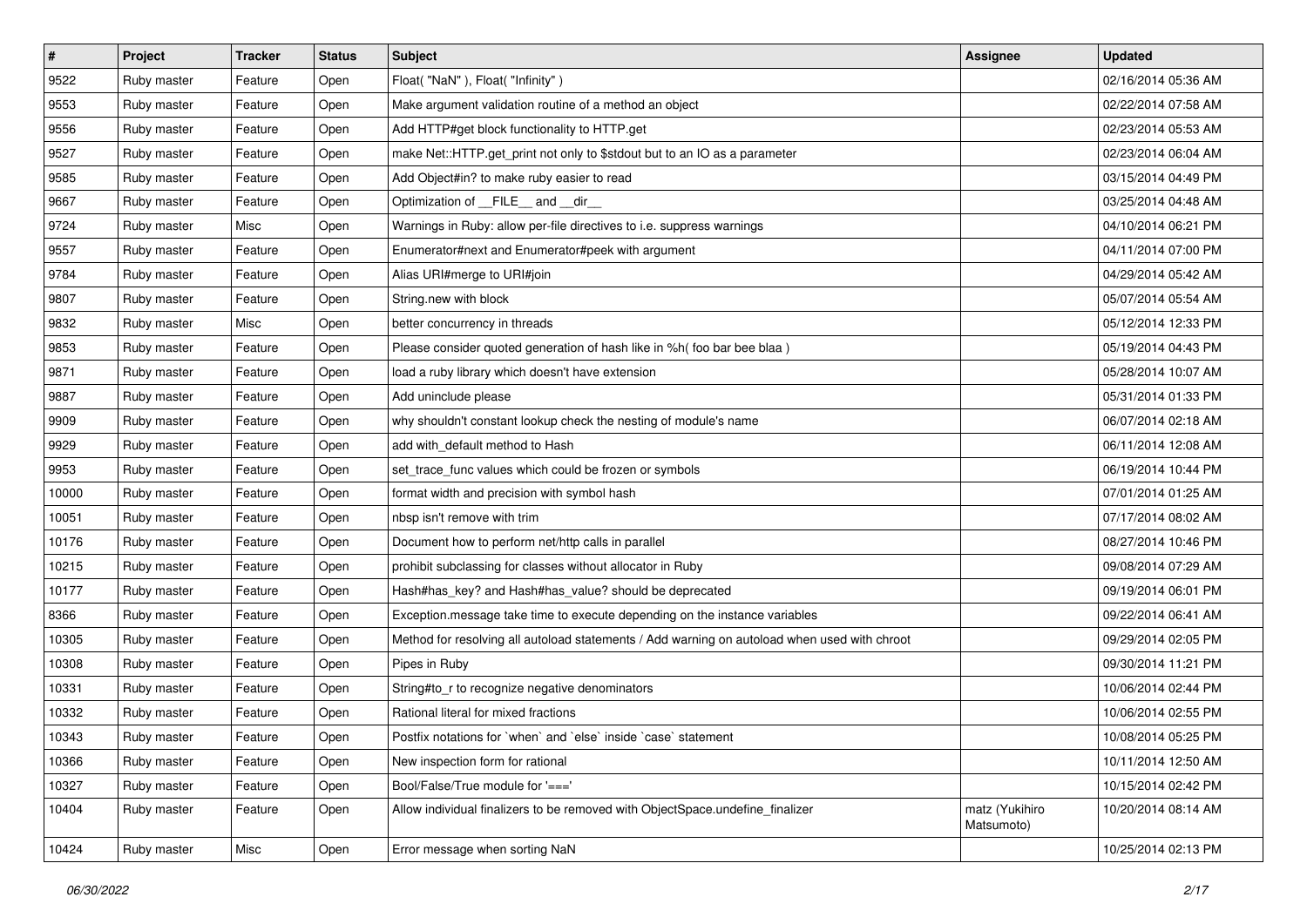| $\sharp$ | Project     | <b>Tracker</b> | <b>Status</b> | Subject                                                                          | Assignee                     | <b>Updated</b>      |
|----------|-------------|----------------|---------------|----------------------------------------------------------------------------------|------------------------------|---------------------|
| 10425    | Ruby master | Feature        | Open          | A predicate method to tell if a number is near another                           |                              | 10/26/2014 01:47 AM |
| 10391    | Ruby master | Feature        | Open          | Provide %eISO-8859-1'string \xAA literal' string literals with explicit encoding |                              | 10/28/2014 10:27 AM |
| 10455    | Ruby master | Feature        | Open          | [PATCH 0/n] Combine interface for creating new matrix                            |                              | 10/29/2014 10:17 PM |
| 10474    | Ruby master | Feature        | Open          | [PATCH 1/1] Refactoring math.c (Combined some macros into one macro)             |                              | 11/10/2014 10:29 PM |
| 10175    | Ruby master | Feature        | Open          | There's no reason to prefer Proc.new over Kernel#proc anymore                    |                              | 11/10/2014 11:07 PM |
| 10386    | Ruby master | Feature        | Open          | [PATCH 3/3] There is little possibility of using m_sqrt at complex.c             |                              | 11/10/2014 11:10 PM |
| 10505    | Ruby master | Feature        | Open          | [PATCH 2/n] DDDDDDDD./Object#eql? with block. (ja/en)                            |                              | 11/13/2014 05:52 PM |
| 10426    | Ruby master | Feature        | Open          | A predicate to express congruence                                                |                              | 11/14/2014 02:11 AM |
| 10513    | Ruby master | Misc           | Open          | instance_eval yields the receiver, but is documented to yield no arguments       | zzak (Zachary Scott)         | 11/14/2014 10:29 PM |
| 10552    | Ruby master | Feature        | Open          | [PATCH] Add Enumerable#frequencies and Enumerable#relative_frequencies           |                              | 11/30/2014 11:56 AM |
| 8566     | Ruby master | Feature        | Open          | [PATCH] Allow to configure additional preludes                                   |                              | 12/10/2014 01:13 PM |
| 10589    | Ruby master | Feature        | Open          | [TracePoint API] Make THREAD_{BEGIN, END} events return some context information |                              | 12/11/2014 04:27 PM |
| 10574    | Ruby master | Feature        | Open          | Add String#Ichomp and String.Ichomp!                                             | matz (Yukihiro<br>Matsumoto) | 12/15/2014 04:34 PM |
| 10645    | Ruby master | Feature        | Open          | Consider adding support of .first to MatchData object like MatchData[0]          |                              | 12/25/2014 06:50 AM |
| 10628    | Ruby master | Misc           | Open          | Peformance of URI module                                                         | naruse (Yui NARUSE)          | 12/26/2014 04:08 PM |
| 10683    | Ruby master | Feature        | Open          | fix inconsistent behavior of Kernel. Hash()                                      |                              | 01/02/2015 06:00 AM |
| 10663    | Ruby master | Feature        | Open          | Consider adding support for String input to File. methods                        |                              | 01/05/2015 12:47 AM |
| 10701    | Ruby master | Feature        | Open          | Class: Array 2 New methods                                                       |                              | 01/08/2015 07:21 AM |
| 10729    | Ruby master | Feature        | Open          | Array method to subtract in place                                                |                              | 01/11/2015 02:29 PM |
| 10728    | Ruby master | Feature        | Open          | Warning for Fixnum#size to use RbConfig::SIZEOF['long']                          |                              | 01/11/2015 04:23 PM |
| 10770    | Ruby master | Feature        | Open          | chr and ord behavior for ill-formed byte sequences and surrogate code points     |                              | 01/22/2015 10:19 AM |
| 10255    | Ruby master | Feature        | Open          | Math.log: check domain of base argument                                          |                              | 01/27/2015 02:32 AM |
| 10726    | Ruby master | Feature        | Open          | [PATCH 4/4] * New methods: Set#power                                             |                              | 01/28/2015 07:48 AM |
| 8564     | Ruby master | Feature        | Open          | Extend Module#attr methods                                                       |                              | 02/05/2015 07:39 PM |
| 10851    | Ruby master | Feature        | Open          | Introduce Regexp#fetch                                                           |                              | 02/13/2015 11:15 AM |
| 10879    | Ruby master | Feature        | Open          | UnboundMethod#to_proc                                                            |                              | 02/21/2015 07:56 PM |
| 10869    | Ruby master | Feature        | Open          | Add support for option to pre-compile Ruby files                                 |                              | 02/23/2015 11:08 AM |
| 10882    | Ruby master | Feature        | Open          | Provide Levenshtein distance implementation as part of stdlib                    |                              | 02/26/2015 03:56 PM |
| 10927    | Ruby master | Feature        | Open          | [PATCH] Add default empty string to string replacements                          |                              | 03/04/2015 10:49 AM |
| 10863    | Ruby master | Feature        | Open          | allow protected class methods to be callable from instance methods               |                              | 04/01/2015 06:11 PM |
| 10152    | Ruby master | Feature        | Open          | String#strip doesn't remove non-breaking space                                   |                              | 04/12/2015 07:36 PM |
| 11122    | Ruby master | Feature        | Open          | exception-free non-blocking Queue/SizedQueue operations                          | matz (Yukihiro<br>Matsumoto) | 05/06/2015 08:53 PM |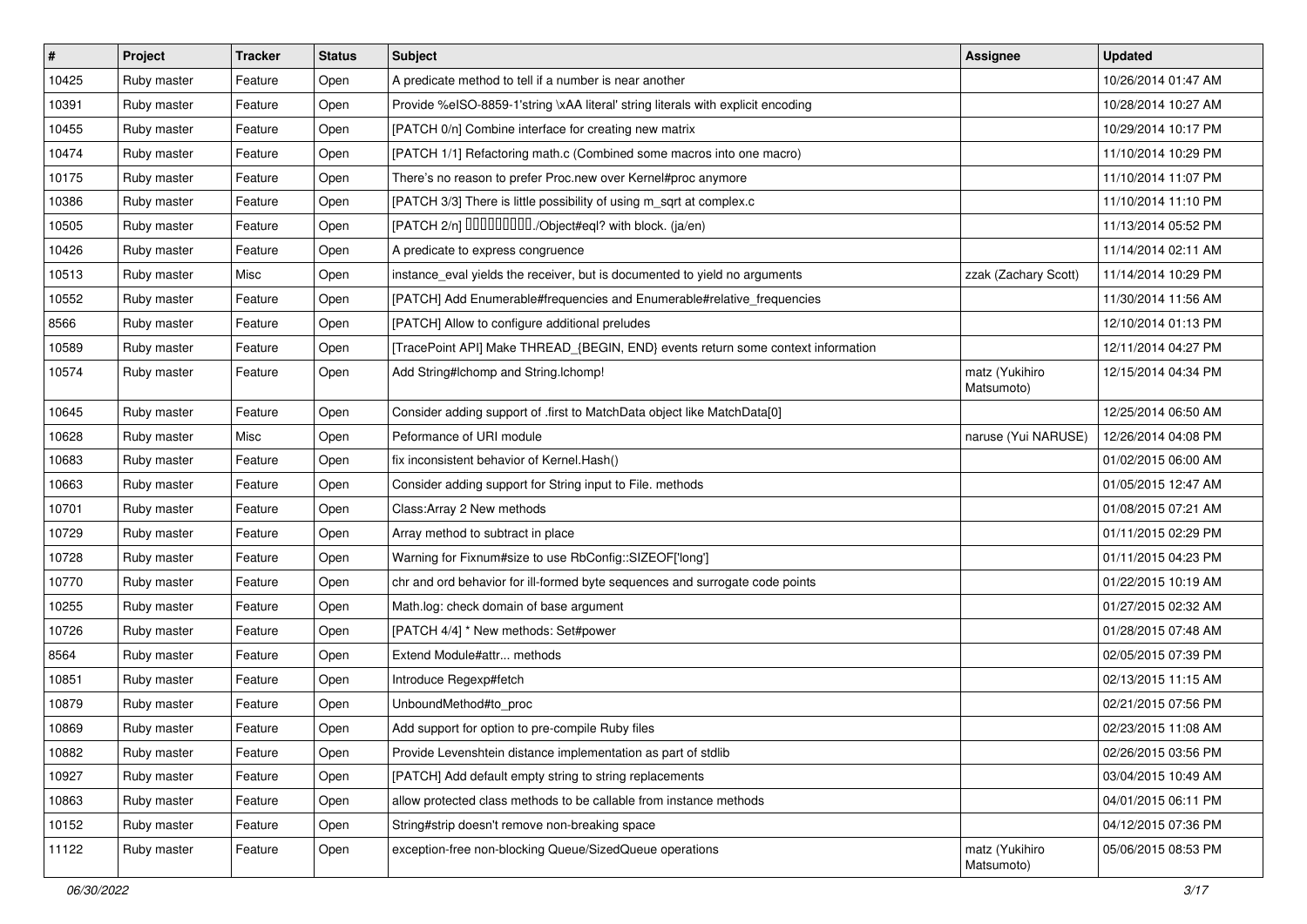| $\vert$ # | Project     | <b>Tracker</b> | <b>Status</b> | Subject                                                                                                                                    | Assignee                     | <b>Updated</b>      |
|-----------|-------------|----------------|---------------|--------------------------------------------------------------------------------------------------------------------------------------------|------------------------------|---------------------|
| 9725      | Ruby master | Feature        | Open          | Do not inspect NameError target object unless verbose                                                                                      |                              | 05/08/2015 02:18 AM |
| 11142     | Ruby master | <b>Bug</b>     | Open          | Command line argument parser on windows handles double quotes inconsistently.                                                              | usa (Usaku<br>NAKAMURA)      | 05/12/2015 04:09 PM |
| 11148     | Ruby master | Feature        | Open          | Add a way to require files, but not raise an exception when the file isn't found                                                           |                              | 05/13/2015 05:57 PM |
| 10009     | Ruby master | <b>Bug</b>     | Open          | IO operation is 10x slower in multi-thread environment                                                                                     | ko1 (Koichi Sasada)          | 05/21/2015 07:19 AM |
| 11177     | Ruby master | <b>Bug</b>     | Open          | DATALEOFILLLLLLLLLL                                                                                                                        |                              | 05/25/2015 03:49 AM |
| 11183     | Ruby master | <b>Bug</b>     | Open          |                                                                                                                                            |                              | 05/26/2015 08:32 AM |
| 10932     | Ruby master | Feature        | Open          | Enabling allocation tracing as early as possible                                                                                           | ko1 (Koichi Sasada)          | 06/13/2015 07:54 AM |
| 11292     | Ruby master | Feature        | Open          | objspace: Dump type of special consts                                                                                                      | tmm1 (Aman Karmani)          | 06/22/2015 04:22 AM |
| 11299     | Ruby master | Feature        | Open          | [PATCH] use Array instead of custom struct for generic ivars                                                                               | normalperson (Eric<br>Wong)  | 06/24/2015 12:38 AM |
| 11305     | Ruby master | Feature        | Open          | [ipaddr] include the IP address in question within the InvalidAddressError exception message                                               |                              | 06/25/2015 04:25 AM |
| 11307     | Ruby master | Feature        | Open          | exception-free non-blocking Queue#pop                                                                                                      | matz (Yukihiro<br>Matsumoto) | 06/25/2015 11:06 PM |
| 11315     | Ruby master | Feature        | Open          | [PATCH] Add Array#^ for parity with other set-like operations.                                                                             |                              | 06/29/2015 05:05 AM |
| 10585     | Ruby master | Feature        | Open          | struct: speedup struct.attr = $v$ for first 10 attributes and struct[:attr] for big structs                                                |                              | 06/30/2015 08:18 PM |
| 11312     | Ruby master | Feature        | Open          | Add Resolv::DNS::Resource::IN::SPF                                                                                                         | akr (Akira Tanaka)           | 07/01/2015 03:26 AM |
| 11309     | Ruby master | Feature        | Open          | Iterator over string matches                                                                                                               |                              | 07/01/2015 08:35 AM |
| 11323     | Ruby master | Feature        | Open          | Documentation update on how uniq works / guarantee of order                                                                                |                              | 07/02/2015 03:34 AM |
| 9918      | Ruby master | Feature        | Open          | Exception#cause should be shown in output and #inspect                                                                                     |                              | 07/13/2015 02:32 PM |
| 11347     | Ruby master | Feature        | Open          | Errors with cause not reported properly to console                                                                                         |                              | 07/15/2015 04:39 PM |
| 11355     | Ruby master | Misc           | Open          | Exceptions inheriting from Timeout:: Error should behave the same way                                                                      |                              | 07/15/2015 04:59 PM |
| 10949     | Ruby master | Feature        | Open          | Time is WB unprotected                                                                                                                     |                              | 07/23/2015 05:55 PM |
| 11429     | Ruby master | Feature        | Open          | Local variable assignment via regex ===                                                                                                    |                              | 08/10/2015 11:26 PM |
| 11438     | Ruby master | <b>Bug</b>     | Open          | native_thread_init_stack() get machine.stack_start unequal to thread's stack start address, x86 win32                                      | cruby-windows                | 08/13/2015 07:31 AM |
| 11390     | Ruby master | Feature        | Open          | Allow symbols starting with numbers                                                                                                        | matz (Yukihiro<br>Matsumoto) | 08/14/2015 05:23 AM |
| 11446     | Ruby master | Feature        | Open          | Possible work around for the requirement to supplying arguments like this: .map(&:method,<br><arguments>)</arguments>                      |                              | 08/14/2015 04:40 PM |
| 11475     | Ruby master | Feature        | Open          | AST transforms                                                                                                                             |                              | 08/21/2015 11:14 AM |
| 8437      | Ruby master | Feature        | Open          | custom operators, unicode                                                                                                                  |                              | 08/30/2015 03:05 AM |
| 11507     | Ruby master | Feature        | Open          | Net::HTTP should use TCP CORK or TCP NOPUSH to avoid fragmenting packets                                                                   |                              | 09/04/2015 09:47 AM |
| 10179     | Ruby master | Feature        | Open          | Net::HTTP::Get.new("https://google.com").basic_auth(user_name, password) should throw exception<br>stating the need to set use ssl to true |                              | 09/13/2015 03:25 AM |
| 9613      | Ruby master | Feature        | Open          | Warn about unsafe ossl ciphers                                                                                                             |                              | 09/13/2015 03:27 AM |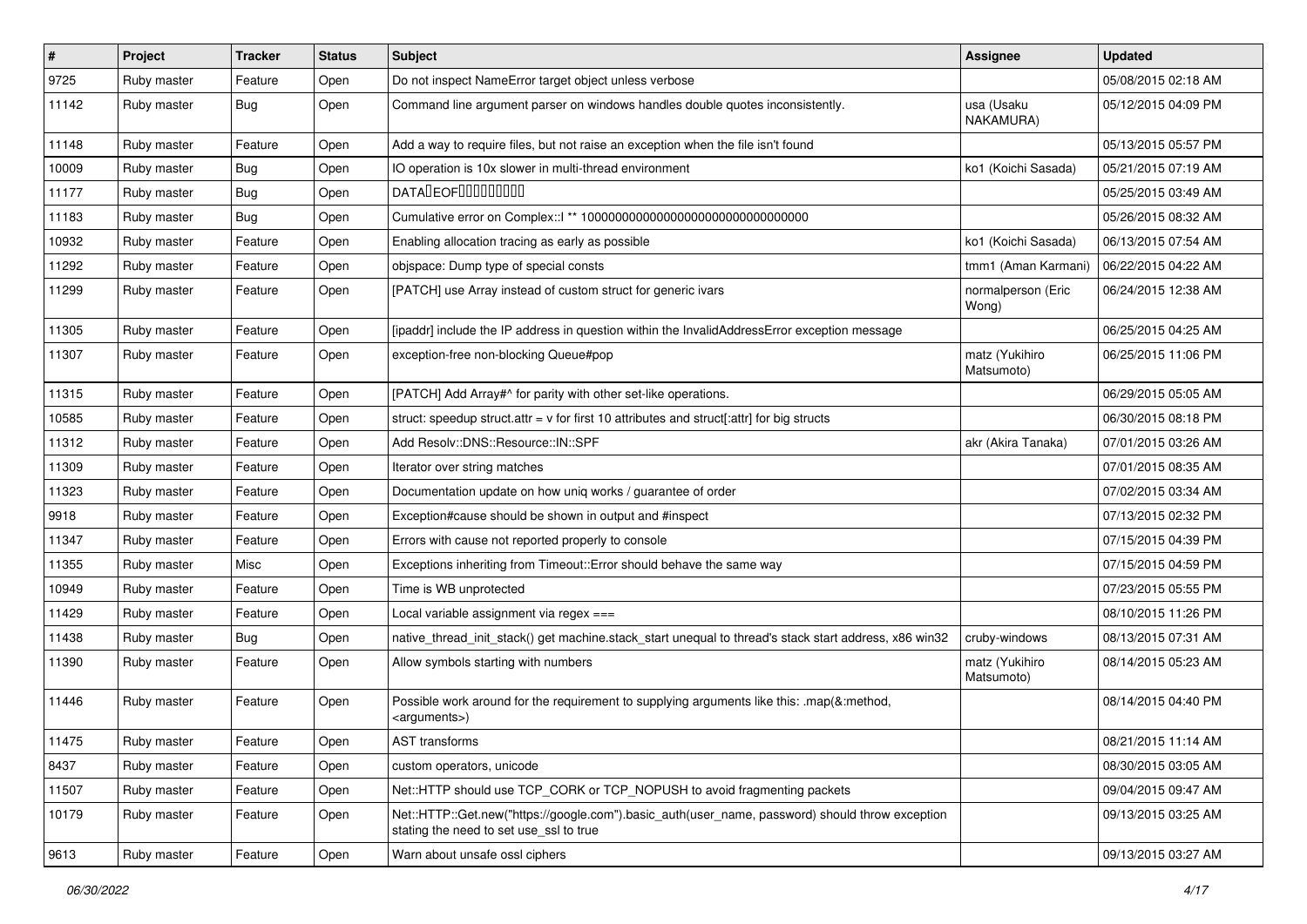| #     | Project     | <b>Tracker</b> | <b>Status</b> | <b>Subject</b>                                                                          | <b>Assignee</b>              | <b>Updated</b>      |
|-------|-------------|----------------|---------------|-----------------------------------------------------------------------------------------|------------------------------|---------------------|
| 10519 | Ruby master | Feature        | Open          | <b>TLS Renegotiation</b>                                                                |                              | 09/13/2015 03:29 AM |
| 11518 | Ruby master | Feature        | Open          | Queue enhancement - promote! and promote_all!                                           | matz (Yukihiro<br>Matsumoto) | 09/17/2015 08:40 PM |
| 11517 | Ruby master | Feature        | Open          | Queue enhancement - conditional pop                                                     | matz (Yukihiro<br>Matsumoto) | 09/17/2015 09:02 PM |
| 11514 | Ruby master | <b>Bug</b>     | Open          | AIX6.1 - Ruby 2.2.3 - Segmentation fault in :byteslice                                  |                              | 09/18/2015 07:39 AM |
| 11570 | Ruby master | Misc           | Open          | Clarify autoload chaining behavior                                                      |                              | 10/06/2015 04:52 PM |
| 10541 | Ruby master | Misc           | Open          | Remove shorthand string interpolation syntax                                            | matz (Yukihiro<br>Matsumoto) | 10/08/2015 05:44 PM |
| 11577 | Ruby master | Feature        | Open          | Add encodeURIComponent compatible API for URI                                           |                              | 10/09/2015 01:40 PM |
| 11583 | Ruby master | Feature        | Open          | Add File#unlink                                                                         |                              | 10/12/2015 05:40 AM |
| 11582 | Ruby master | <b>Bug</b>     | Open          | On Solaris, Rational#** returns -Infinity for Rational(0) when passed a negative Float  |                              | 10/13/2015 03:12 AM |
| 11597 | Ruby master | Feature        | Open          | Add Linux-specific setfsuid(2)/setfsgid(2)                                              |                              | 10/15/2015 10:08 PM |
| 11415 | Ruby master | Feature        | Open          | autoload with a Proc                                                                    |                              | 10/21/2015 08:38 PM |
| 11295 | Ruby master | Misc           | Open          | Request for comments about error messages                                               |                              | 10/22/2015 09:12 AM |
| 10181 | Ruby master | Feature        | Open          | New method File.openat()                                                                |                              | 10/22/2015 12:12 PM |
| 11629 | Ruby master | Feature        | Open          | Implement Enhanced Mail System Status Codes (rfc1893)                                   |                              | 10/28/2015 10:38 AM |
| 11634 | Ruby master | Feature        | Open          | [PATCH] variable.c (rb_global_tbl): convert to id_table                                 |                              | 10/29/2015 08:11 PM |
| 11670 | Ruby master | Feature        | Open          | Show warning to make nested def obsolete                                                | nobu (Nobuyoshi<br>Nakada)   | 11/09/2015 07:40 AM |
| 10983 | Ruby master | Misc           | Open          | Why blocks make Ruby methods 439% slower?                                               |                              | 11/10/2015 06:21 AM |
| 11694 | Ruby master | Feature        | Open          | Numeric#nonpositive?, nonnegative?                                                      |                              | 11/16/2015 12:56 AM |
| 11700 | Ruby master | Feature        | Open          | positive flags for reverse lookup to socket                                             |                              | 11/17/2015 02:48 AM |
| 11710 | Ruby master | Feature        | Open          | [PATCH] Replace Set#merge with Set#merge! and make Set#merge non-mutating.              | knu (Akinori MUSHA)          | 11/18/2015 07:28 PM |
| 11723 | Ruby master | Feature        | Open          | CGI library should give access to raw request body                                      |                              | 11/20/2015 07:06 PM |
| 11630 | Ruby master | Feature        | Open          | possibility to serialize Proc or Lambda                                                 |                              | 11/23/2015 01:34 PM |
| 11599 | Ruby master | Feature        | Open          | Dump entries of hash in ObjectSpace                                                     | tmm1 (Aman Karmani)          | 11/24/2015 05:52 PM |
| 11588 | Ruby master | Feature        | Open          | Implement structured warnings                                                           |                              | 12/06/2015 08:48 PM |
| 11786 | Ruby master | Feature        | Open          | [PATCH] micro-optimize case dispatch even harder                                        |                              | 12/09/2015 09:58 AM |
| 11781 | Ruby master | Feature        | Open          | Would it be possible to alias .prepend() towards .unshift() for class Array by default? |                              | 12/09/2015 12:46 PM |
| 11796 | Ruby master | Feature        | Open          | [PATCH] Refactor reduce call get_stat()                                                 |                              | 12/09/2015 02:33 PM |
| 11690 | Ruby master | Feature        | Open          | Update Hash during multiple assignment                                                  |                              | 12/10/2015 12:26 PM |
| 8544  | Ruby master | Feature        | Open          | OpenURI should open 'file://' URIs                                                      |                              | 12/12/2015 04:30 PM |
| 11817 | Ruby master | Feature        | Open          | map.parallel                                                                            |                              | 12/15/2015 04:28 AM |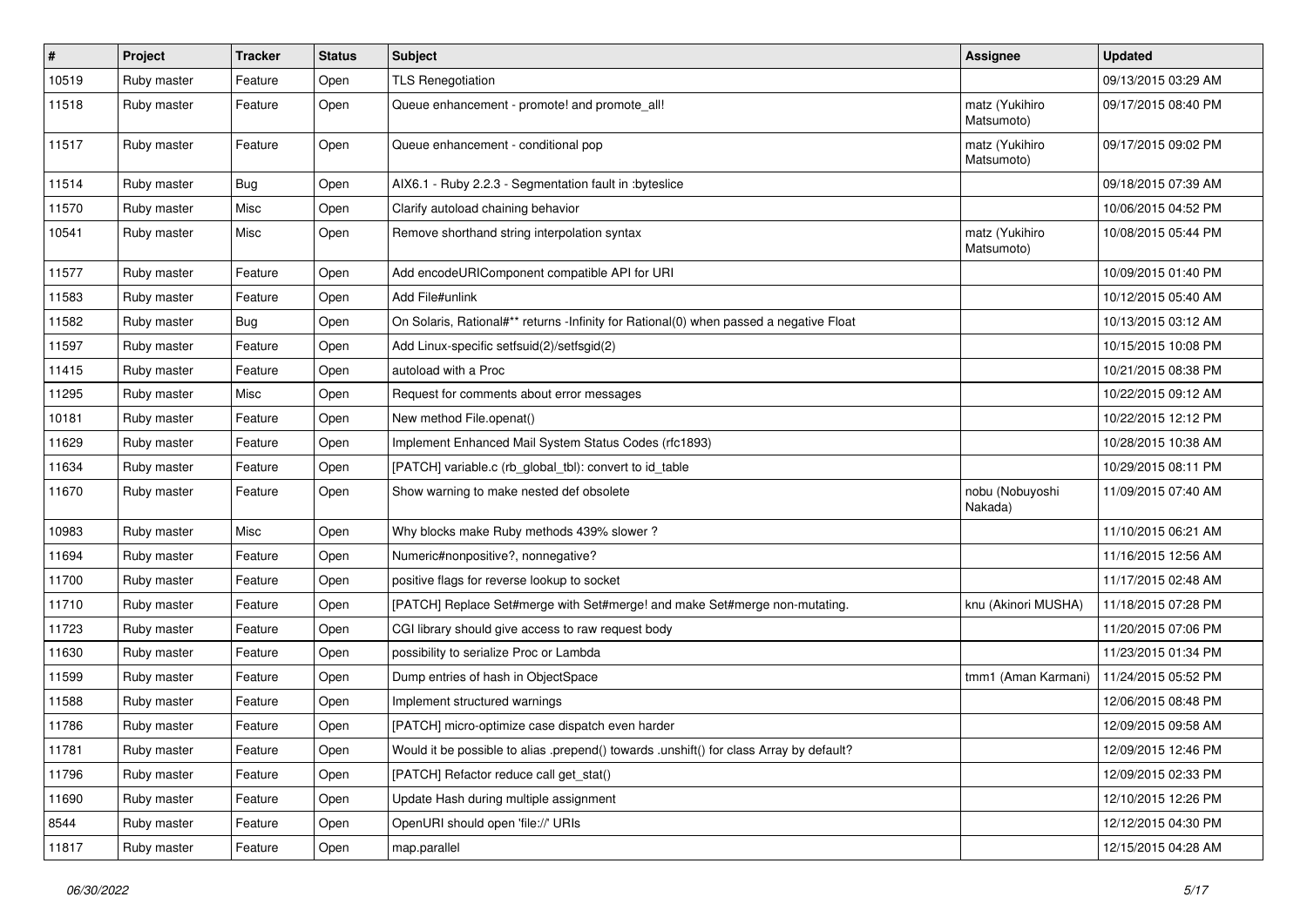| $\vert$ # | Project     | <b>Tracker</b> | <b>Status</b> | Subject                                                                                                                          | Assignee                     | <b>Updated</b>      |
|-----------|-------------|----------------|---------------|----------------------------------------------------------------------------------------------------------------------------------|------------------------------|---------------------|
| 10251     | Ruby master | Feature        | Open          | URI: Support wildcards (globbing) in no_proxy                                                                                    |                              | 12/16/2015 05:22 AM |
| 10168     | Ruby master | Feature        | Open          | Native Object#inspect method should single quote strings that don't need to be double quoted                                     |                              | 01/01/2016 08:27 PM |
| 11939     | Ruby master | Feature        | Open          | Syntax sugar to apply a method replace a variable                                                                                |                              | 01/04/2016 09:49 AM |
| 11987     | Ruby master | Feature        | Open          | daemons can't show the backtrace of rb_bug                                                                                       |                              | 01/13/2016 10:58 AM |
| 11550     | Ruby master | Feature        | Open          | Current behaviour of super() is dangerous in the presence of more than one included modules.                                     |                              | 01/20/2016 08:44 AM |
| 10312     | Ruby master | Misc           | Open          | Give people more control over how the ruby parser sees code and lexical code elements (valid/invalid<br>toggle options) + macros |                              | 01/20/2016 05:14 PM |
| 12006     | Ruby master | Feature        | Open          | return IO object from IO#print, IO#puts, IO#close_read, IO#close_write,                                                          |                              | 01/21/2016 12:42 PM |
| 11100     | Ruby master | Feature        | Open          | Permit multiple captures with String[Regexp, ]                                                                                   |                              | 01/24/2016 08:42 AM |
| 12017     | Ruby master | Feature        | Open          | [PATCH] dedupe string keys from Marshal.load                                                                                     |                              | 01/25/2016 09:02 AM |
| 11181     | Ruby master | Feature        | Open          | Add a line directive to Ruby                                                                                                     | matz (Yukihiro<br>Matsumoto) | 01/26/2016 02:04 AM |
| 12023     | Ruby master | Feature        | Open          | Allow ivars to be used as method arguments                                                                                       |                              | 01/27/2016 09:58 AM |
| 10658     | Ruby master | Feature        | Open          | ThreadGroup local variables                                                                                                      |                              | 01/28/2016 07:20 AM |
| 11917     | Ruby master | Feature        | Open          | Add Range#length as an alias for size                                                                                            |                              | 01/30/2016 07:01 AM |
| 12059     | Ruby master | Feature        | Open          | 'Array#single?', 'Hash#single?'                                                                                                  |                              | 02/10/2016 04:02 AM |
| 12041     | Ruby master | Feature        | Open          | Change the initializer of NameError to take a receiver as the third argument                                                     |                              | 02/12/2016 05:37 AM |
| 12064     | Ruby master | Feature        | Open          | Make creation of enc/unicode/casefold.h automatic again                                                                          | nobu (Nobuyoshi<br>Nakada)   | 02/12/2016 06:13 AM |
| 10793     | Ruby master | Feature        | Open          | Infrastructure/Release-Management: Sign releases                                                                                 |                              | 02/12/2016 09:20 PM |
| 12034     | Ruby master | Feature        | Open          | RegExp does not respect file encoding directive                                                                                  |                              | 02/13/2016 06:41 PM |
| 12083     | Ruby master | Feature        | Open          | \$_ and \$~ by Binding#local_variable_{get,set}                                                                                  |                              | 02/18/2016 04:35 AM |
| 11361     | Ruby master | Feature        | Open          | proposal for easy method to nil-guard for generated variable name.                                                               |                              | 02/21/2016 12:01 PM |
| 12114     | Ruby master | Feature        | Open          | $\texttt{SVERBOSE}$ = true is being ignored                                                                                      |                              | 02/26/2016 02:00 PM |
| 12113     | Ruby master | Feature        | Open          | Global method inside Delegator causes NameError                                                                                  |                              | 03/01/2016 01:58 AM |
| 12110     | Ruby master | Feature        | Open          | Create a method to avoid vacuous truth?                                                                                          |                              | 03/12/2016 08:01 AM |
| 12165     | Ruby master | Feature        | Open          | Hash#first, Hash#last                                                                                                            |                              | 03/12/2016 10:55 AM |
| 12141     | Ruby master | Feature        | Open          | send and __send_                                                                                                                 |                              | 03/14/2016 01:32 AM |
| 12129     | Ruby master | Feature        | Open          | syntactic sugar for dynamic method dispatch `object_expression:method_name_expression(1, 2)`                                     |                              | 03/14/2016 01:35 AM |
| 12134     | Ruby master | Feature        | Open          | Comparison between 'true' and 'false'                                                                                            |                              | 03/15/2016 12:41 PM |
| 12173     | Ruby master | Feature        | Open          | Time#till_now`                                                                                                                   |                              | 03/16/2016 10:19 AM |
| 12094     | Ruby master | Feature        | Open          | parameterized property assignment: $o.prop(arg) = 1$                                                                             |                              | 03/17/2016 07:05 AM |
| 12116     | Ruby master | Feature        | Open          | Fixnum#divmod`, `Bignum#divmod` with multiple arguments                                                                          |                              | 03/21/2016 02:00 PM |
| 12214     | Ruby master | Feature        | Open          | Inconsistent behaviour and lack of warnings/errors when referencing duplicated _variables                                        |                              | 03/24/2016 04:58 PM |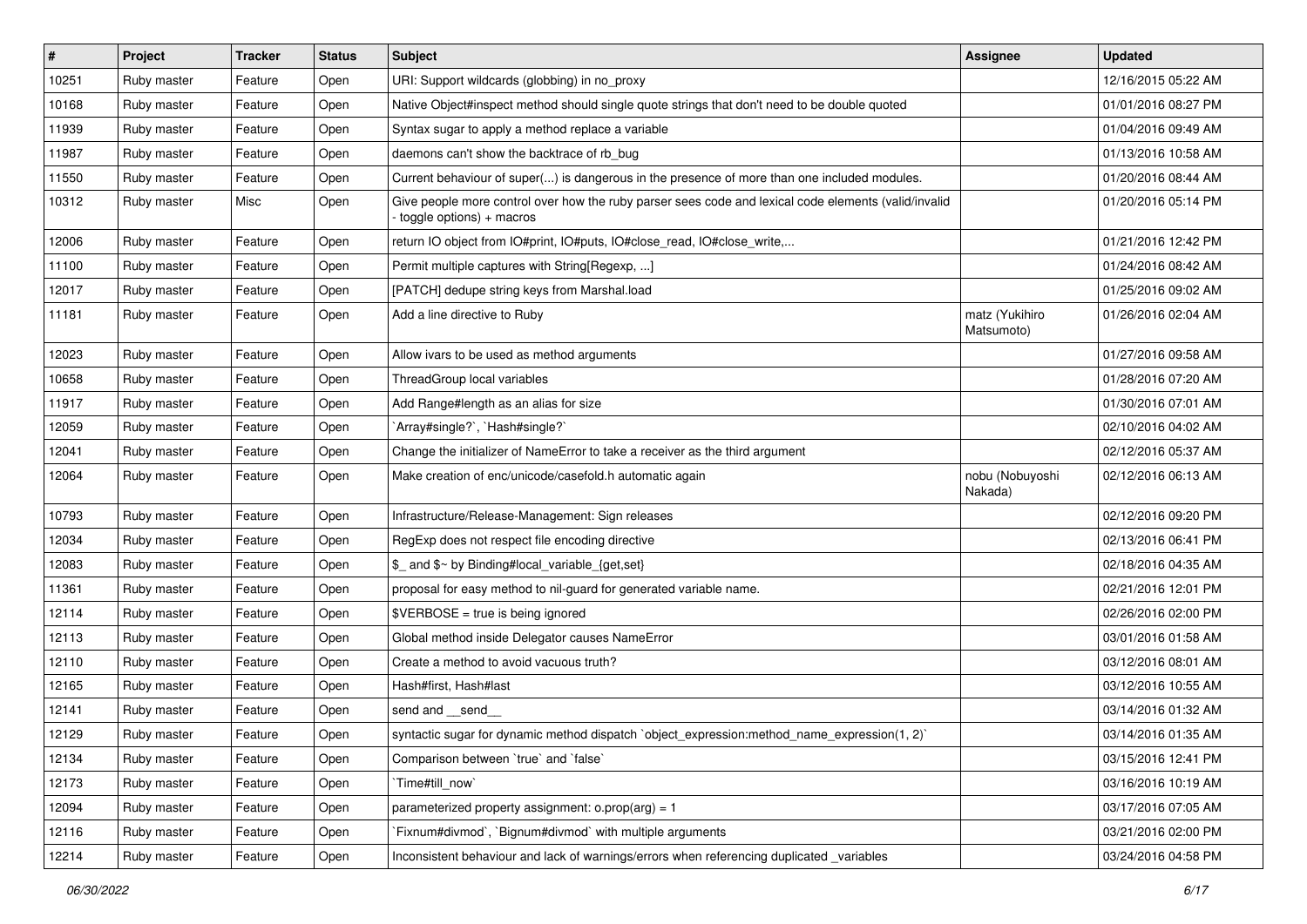| $\sharp$ | Project     | <b>Tracker</b> | <b>Status</b> | <b>Subject</b>                                                                                                                              | <b>Assignee</b>              | <b>Updated</b>      |
|----------|-------------|----------------|---------------|---------------------------------------------------------------------------------------------------------------------------------------------|------------------------------|---------------------|
| 12211    | Ruby master | Feature        | Open          | introduce Date#first_of_month and Date#last_of_month                                                                                        |                              | 03/26/2016 12:58 AM |
| 12247    | Ruby master | Feature        | Open          | accept multiple arguments at Array#delete                                                                                                   |                              | 04/04/2016 10:16 PM |
| 12262    | Ruby master | Feature        | Open          | Anti-loop                                                                                                                                   |                              | 04/09/2016 05:30 AM |
| 12272    | Ruby master | Feature        | Open          | Accepting HTML entity name in string literal                                                                                                |                              | 04/13/2016 05:16 AM |
| 12277    | Ruby master | Misc           | Open          | Coding rule: colum number                                                                                                                   |                              | 04/13/2016 06:32 PM |
| 12179    | Ruby master | <b>Bug</b>     | Open          | Build failure due to VPATH expansion                                                                                                        |                              | 04/14/2016 01:55 AM |
| 12080    | Ruby master | Feature        | Open          | Enumerable#first, Array#last with block                                                                                                     |                              | 04/20/2016 03:51 AM |
| 11868    | Ruby master | Feature        | Open          | Proposal for RubyVM::InstructionSequence.compile to return an object containing the syntax error<br>information currently written to STDERR |                              | 04/21/2016 05:49 AM |
| 12280    | Ruby master | Bug            | Open          | IO.copy_stream(IO, IO) fails with "pread() not implemented"                                                                                 |                              | 04/28/2016 05:51 AM |
| 8206     | Ruby master | Feature        | Open          | Should Ruby core implement String#blank?                                                                                                    |                              | 04/28/2016 02:05 PM |
| 12226    | Ruby master | Feature        | Open          | Dir.home with valid named user raises ArgumentError on Windows                                                                              |                              | 05/08/2016 10:06 AM |
| 12378    | Ruby master | Feature        | Open          | arbitrary size Random.new seed                                                                                                              |                              | 05/13/2016 04:44 PM |
| 12380    | Ruby master | Feature        | Open          | 'Struct' as a subclass of 'Class'                                                                                                           |                              | 05/14/2016 08:28 AM |
| 12244    | Ruby master | Feature        | Open          | Add a way to 'integer - integer % num'                                                                                                      | matz (Yukihiro<br>Matsumoto) | 05/17/2016 06:05 AM |
| 11923    | Ruby master | Feature        | Open          | Put Struct accessors into separate module to allow redefining them in Struct.new's block                                                    |                              | 05/17/2016 06:37 AM |
| 12077    | Ruby master | Feature        | Open          | Consolidate SSLSocket interface with TCPSocket                                                                                              |                              | 05/17/2016 06:37 AM |
| 12403    | Ruby master | Feature        | Open          | Optimise Regexp#match?                                                                                                                      |                              | 05/24/2016 05:54 AM |
| 9760     | Ruby master | <b>Bug</b>     | Open          | mkmf does not allow for linking against custom libraries when a system library is present                                                   |                              | 05/24/2016 08:11 AM |
| 12435    | Ruby master | Feature        | Open          | Using connect_nonblock to open TCP connections in Net::HTTP#connect                                                                         |                              | 06/06/2016 12:42 AM |
| 12482    | Ruby master | Feature        | Open          | ArgumentError.new(nil) should give a better description                                                                                     |                              | 06/16/2016 04:18 AM |
| 11735    | Ruby master | Feature        | Open          | Porting String#squish and String#squish! from Ruby on Rails' Active Support                                                                 | matz (Yukihiro<br>Matsumoto) | 06/24/2016 08:02 AM |
| 12595    | Ruby master | Misc           | Open          | Documentation                                                                                                                               |                              | 07/18/2016 04:39 PM |
| 12350    | Ruby master | Feature        | Open          | Introduce Array#find! that raises an error if element not found                                                                             |                              | 07/19/2016 06:20 AM |
| 12334    | Ruby master | Feature        | Open          | Final/Readonly Support for Fields / Instance Variables                                                                                      |                              | 07/20/2016 01:49 AM |
| 12455    | Ruby master | Feature        | Open          | Add a way for class String to determine whether it has only numbers / digits or not                                                         |                              | 07/20/2016 03:13 AM |
| 12586    | Ruby master | Feature        | Open          | Hash#sample                                                                                                                                 |                              | 08/10/2016 04:08 AM |
| 12625    | Ruby master | Feature        | Open          | TypeError.assert, ArgumentError.assert                                                                                                      |                              | 08/10/2016 04:36 AM |
| 12317    | Ruby master | Feature        | Open          | Name space of a module                                                                                                                      |                              | 09/04/2016 04:59 PM |
| 12755    | Ruby master | Feature        | Open          | optimize instruction sequence                                                                                                               |                              | 09/12/2016 07:05 AM |
| 12751    | Ruby master | Misc           | Open          | Incompatibility of Ruby 3                                                                                                                   |                              | 09/14/2016 12:48 PM |
| 12817    | Ruby master | Feature        | Open          | Consider adding method .sample() on class Hash (if this was not yet proposed)                                                               |                              | 10/11/2016 12:57 AM |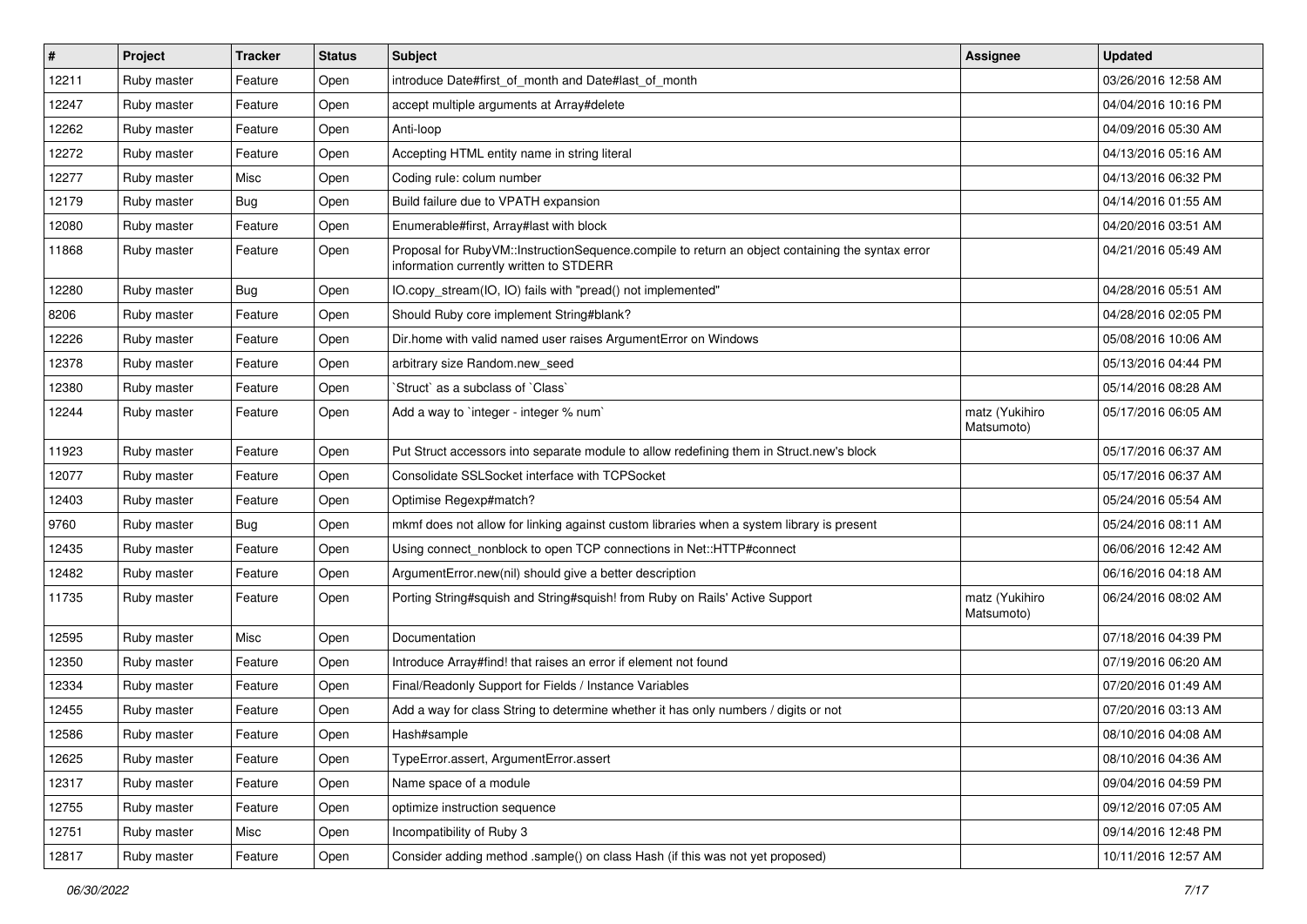| #     | Project     | <b>Tracker</b> | <b>Status</b> | <b>Subject</b>                                                                                           | <b>Assignee</b>              | <b>Updated</b>      |
|-------|-------------|----------------|---------------|----------------------------------------------------------------------------------------------------------|------------------------------|---------------------|
| 9704  | Ruby master | Feature        | Open          | Refinements as files instead of modules                                                                  | matz (Yukihiro<br>Matsumoto) | 10/11/2016 06:36 PM |
| 12843 | Ruby master | Feature        | Open          | Proposal to add a new method to class File in order to determine the name of the file without any suffix |                              | 10/17/2016 08:56 AM |
| 12858 | Ruby master | Feature        | Open          | Supporting batch-requiring of files in ruby                                                              |                              | 10/23/2016 08:05 AM |
| 12869 | Ruby master | Feature        | Open          | open-uri's open rejects `BOM' in encoding                                                                |                              | 10/25/2016 05:06 AM |
| 11428 | Ruby master | Feature        | Open          | system/exec/etc. should to_s their argument to restore Pathname functionality as it was in 1.8           |                              | 11/06/2016 02:17 AM |
| 11665 | Ruby master | Feature        | Open          | Support nested functions for better code organization                                                    |                              | 11/16/2016 03:06 PM |
| 13006 | Ruby master | Feature        | Open          | backtrace of thread killer                                                                               |                              | 12/06/2016 01:11 AM |
| 12852 | Ruby master | <b>Bug</b>     | Open          | URI.parse can't handle non-ascii URIs                                                                    | akira (akira yamada)         | 12/12/2016 06:39 PM |
| 13108 | Ruby master | Feature        | Open          | [Doc Request] Explicitly document Range#sum                                                              |                              | 01/05/2017 11:50 PM |
| 13103 | Ruby master | Feature        | Open          | [PATCH] random.c: use "__NR_" syscall prefix on Linux (instead of "SYS_")                                |                              | 01/11/2017 10:51 PM |
| 13048 | Ruby master | Feature        | Open          | Better way to do Regexp.new(Regexp.escape("some string"))                                                |                              | 01/20/2017 04:01 AM |
| 12969 | Ruby master | Feature        | Open          | Allow optional parameter in String#strip and related                                                     |                              | 01/20/2017 08:19 AM |
| 13151 | Ruby master | <b>Bug</b>     | Open          | File.writable? doesn't report correctly if a directory is writable on Windows.                           |                              | 01/23/2017 05:46 PM |
| 13174 | Ruby master | Feature        | Open          | Smaller id_table on 64bit platform                                                                       |                              | 01/31/2017 02:05 PM |
| 13209 | Ruby master | Misc           | Open          | fact.rb in ruby/sample variations                                                                        |                              | 02/14/2017 12:10 AM |
| 13240 | Ruby master | Feature        | Open          | Change Unicode property implementation in Onigmo from inversion lists to direct lookup                   |                              | 02/22/2017 08:01 AM |
| 13026 | Ruby master | Feature        | Open          | Public singleton methods                                                                                 |                              | 02/22/2017 06:53 PM |
| 12790 | Ruby master | Feature        | Open          | Better inspect for stdlib classes                                                                        |                              | 02/27/2017 08:36 PM |
| 13259 | Ruby master | Feature        | Open          | Kernel#Date                                                                                              |                              | 02/28/2017 12:09 PM |
| 13314 | Ruby master | Feature        | Open          | $dig =$                                                                                                  |                              | 03/14/2017 12:55 PM |
| 13095 | Ruby master | Feature        | Open          | [PATCH] io.c (rb_f_syscall): remove deprecation notice                                                   |                              | 03/26/2017 06:21 AM |
| 13263 | Ruby master | Feature        | Open          | Add companion integer nth-root method to recent Integer#isqrt                                            |                              | 04/05/2017 12:49 AM |
| 13164 | Ruby master | <b>Bug</b>     | Open          | A second `SystemStackError` exception results in `Segmentation fault (core dumped)`                      |                              | 04/14/2017 01:05 PM |
| 12573 | Ruby master | Feature        | Open          | Introduce a straightforward way to discover whether a process is running                                 |                              | 04/19/2017 12:05 PM |
| 13485 | Ruby master | <b>Bug</b>     | Open          | MinGW TestEnumerable#test_callcc SEGV info                                                               |                              | 04/19/2017 04:17 PM |
| 13497 | Ruby master | Misc           | Open          | Docs, code samples, Ripper example                                                                       |                              | 04/23/2017 04:27 AM |
| 13500 | Ruby master | <b>Bug</b>     | Open          | MinGW TestArity#test_proc_err_mess stops testing                                                         |                              | 04/26/2017 03:27 PM |
| 9116  | Ruby master | Feature        | Open          | String#rsplit missing                                                                                    |                              | 04/27/2017 10:00 AM |
| 13211 | Ruby master | Feature        | Open          | Hash#delete taking a splat                                                                               |                              | 04/29/2017 08:41 PM |
| 13333 | Ruby master | Feature        | Open          | block to yield                                                                                           |                              | 05/19/2017 09:01 AM |
| 13542 | Ruby master | <b>Bug</b>     | Open          | MinGW trunk Builds - Summary of Issues                                                                   |                              | 05/19/2017 07:04 PM |
| 13634 | Ruby master | Misc           | Open          | NilClass is lying about respond_to?(:clone)                                                              |                              | 06/06/2017 08:27 AM |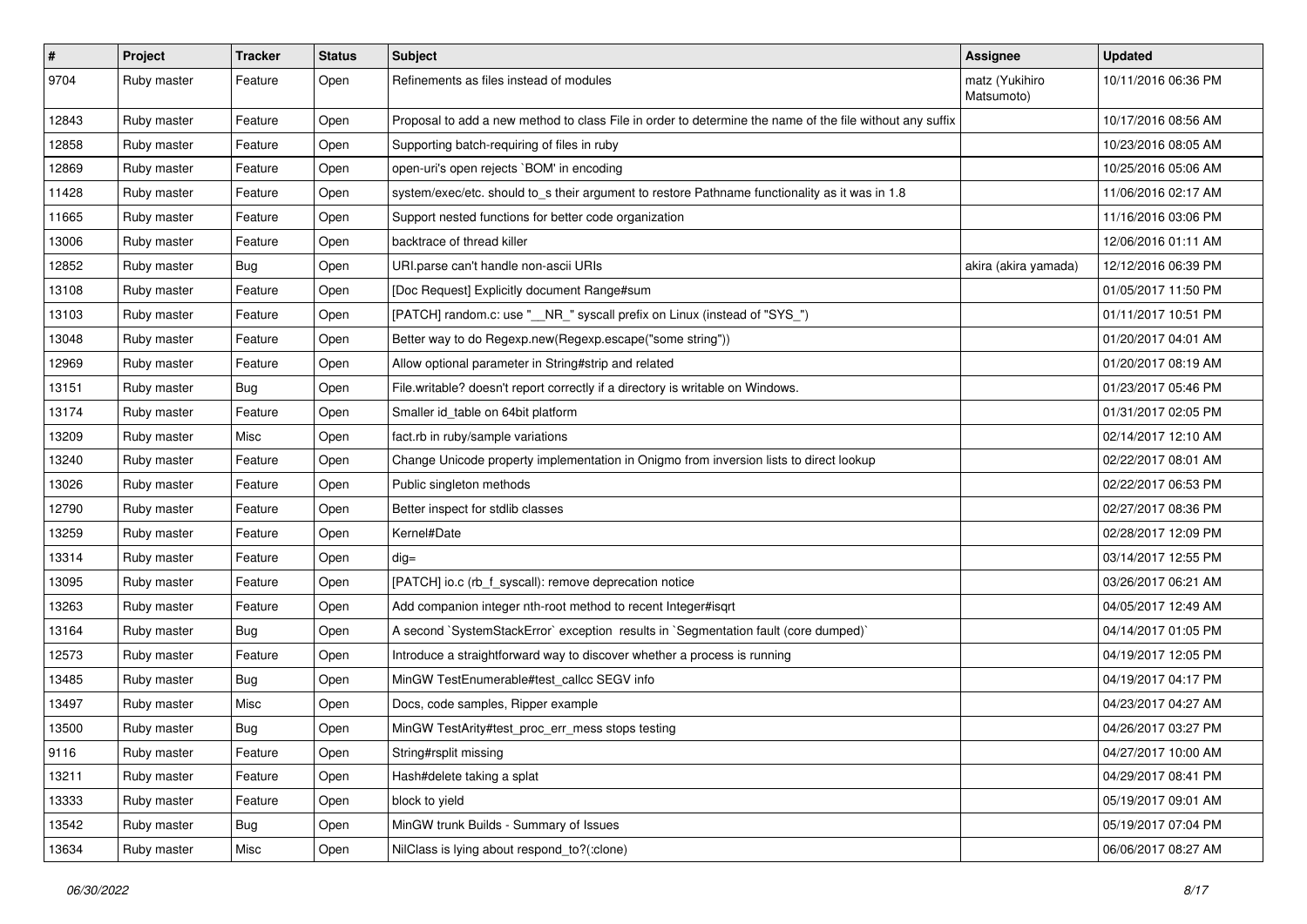| #     | Project     | <b>Tracker</b> | <b>Status</b> | Subject                                                                                                                                               | <b>Assignee</b>            | <b>Updated</b>      |
|-------|-------------|----------------|---------------|-------------------------------------------------------------------------------------------------------------------------------------------------------|----------------------------|---------------------|
| 13644 | Ruby master | <b>Bug</b>     | Open          | Windows - Setting Time.now                                                                                                                            |                            | 06/11/2017 03:43 AM |
| 13378 | Ruby master | Feature        | Open          | Eliminate 4 of 8 syscalls when requiring file by absolute path                                                                                        | nobu (Nobuyoshi<br>Nakada) | 06/16/2017 07:57 AM |
| 13385 | Ruby master | Feature        | Open          | [PATCH] Make Resolv::DNS::Name validation similar to host and dig commands                                                                            | akr (Akira Tanaka)         | 06/16/2017 08:04 AM |
| 13668 | Ruby master | Feature        | Open          | Show / log test-all skips in CI here or at http://rubyci.org/ ?                                                                                       |                            | 06/20/2017 03:30 AM |
| 12968 | Ruby master | Feature        | Open          | Allow default value via block for Integer(), Float() and Rational()                                                                                   |                            | 06/28/2017 05:53 PM |
| 13681 | Ruby master | Feature        | Open          | Ruby digest init fails in FIPS mode when built against OpenSSL ~> 1.0.1                                                                               |                            | 07/04/2017 05:17 PM |
| 13434 | Ruby master | Feature        | Open          | better method definition in C API                                                                                                                     |                            | 07/13/2017 07:41 AM |
| 13512 | Ruby master | Feature        | Open          | <b>System Threads</b>                                                                                                                                 | ko1 (Koichi Sasada)        | 07/14/2017 07:08 AM |
| 13765 | Ruby master | Feature        | Open          | Add Proc#bind                                                                                                                                         |                            | 07/26/2017 01:31 PM |
| 13787 | Ruby master | Misc           | Open          | The path to Ruby 3.x - would it be useful to have a separate thread here at the tracker, for discussions<br>and issues and ideas related to ruby 3.x? |                            | 08/08/2017 08:29 AM |
| 13804 | Ruby master | Misc           | Open          | Protected methods cannot be overridden                                                                                                                |                            | 08/10/2017 09:41 PM |
| 13805 | Ruby master | Feature        | Open          | Make refinement scoping to be like that of constants                                                                                                  |                            | 08/13/2017 10:52 PM |
| 13639 | Ruby master | Feature        | Open          | Add "RTMIN" and "RTMAX" to Signal.list                                                                                                                |                            | 08/31/2017 09:06 AM |
| 13072 | Ruby master | Misc           | Open          | Current state of date standard library                                                                                                                |                            | 09/02/2017 05:38 PM |
| 13881 | Ruby master | Feature        | Open          | Use getcontext/setcontext on OS X                                                                                                                     |                            | 09/08/2017 09:13 AM |
| 13245 | Ruby master | Feature        | Open          | [PATCH] reject inter-thread TLS modification                                                                                                          |                            | 09/12/2017 12:54 PM |
| 13924 | Ruby master | Feature        | Open          | Add headings/hints to RubyVM::InstructionSequence#disasm                                                                                              |                            | 09/20/2017 01:40 PM |
| 13934 | Ruby master | Feature        | Open          | [Feature request] Being able to set a default encoding other than Unicode on a "per-project" basis                                                    |                            | 09/25/2017 05:18 AM |
| 13922 | Ruby master | Feature        | Open          | Consider showing warning messages about same-named aliases - either directly or perhaps via the<br>"did you mean gem"                                 |                            | 09/25/2017 12:21 PM |
| 13927 | Ruby master | Feature        | Open          | Integrate module_function as a core language type                                                                                                     |                            | 09/25/2017 10:30 PM |
| 13395 | Ruby master | Feature        | Open          | Add a method to check for not nil                                                                                                                     |                            | 09/30/2017 12:53 PM |
| 12648 | Ruby master | Feature        | Open          | `Enumerable#sort_by` with descending option                                                                                                           |                            | 10/05/2017 10:24 AM |
| 13936 | Ruby master | Feature        | Open          | Make regular expressions debugable                                                                                                                    |                            | 10/07/2017 01:25 AM |
| 14025 | Ruby master | Feature        | Open          | #initialize with ivars                                                                                                                                |                            | 10/19/2017 06:50 AM |
| 13869 | Ruby master | Feature        | Open          | Filter non directories from Dir.glob                                                                                                                  |                            | 10/20/2017 01:58 AM |
| 14037 | Ruby master | Misc           | Open          | Writing doxygen document comments to static functions                                                                                                 |                            | 10/21/2017 07:48 AM |
| 14040 | Ruby master | Feature        | Open          | deprecate HTTP.version 1 2                                                                                                                            |                            | 10/22/2017 09:32 AM |
| 13933 | Ruby master | Feature        | Open          | Add Range#empty?                                                                                                                                      |                            | 10/25/2017 09:19 AM |
| 14049 | Ruby master | Bug            | Open          | SEGV svn 60401 require_relative                                                                                                                       |                            | 10/26/2017 05:25 PM |
| 10183 | Ruby master | Feature        | Open          | An alternative name for method `class`                                                                                                                |                            | 10/31/2017 11:42 AM |
| 14077 | Ruby master | Feature        | Open          | Add Encoding::FILESYSTEM and Encoding::LOCALE constants                                                                                               |                            | 11/03/2017 09:31 PM |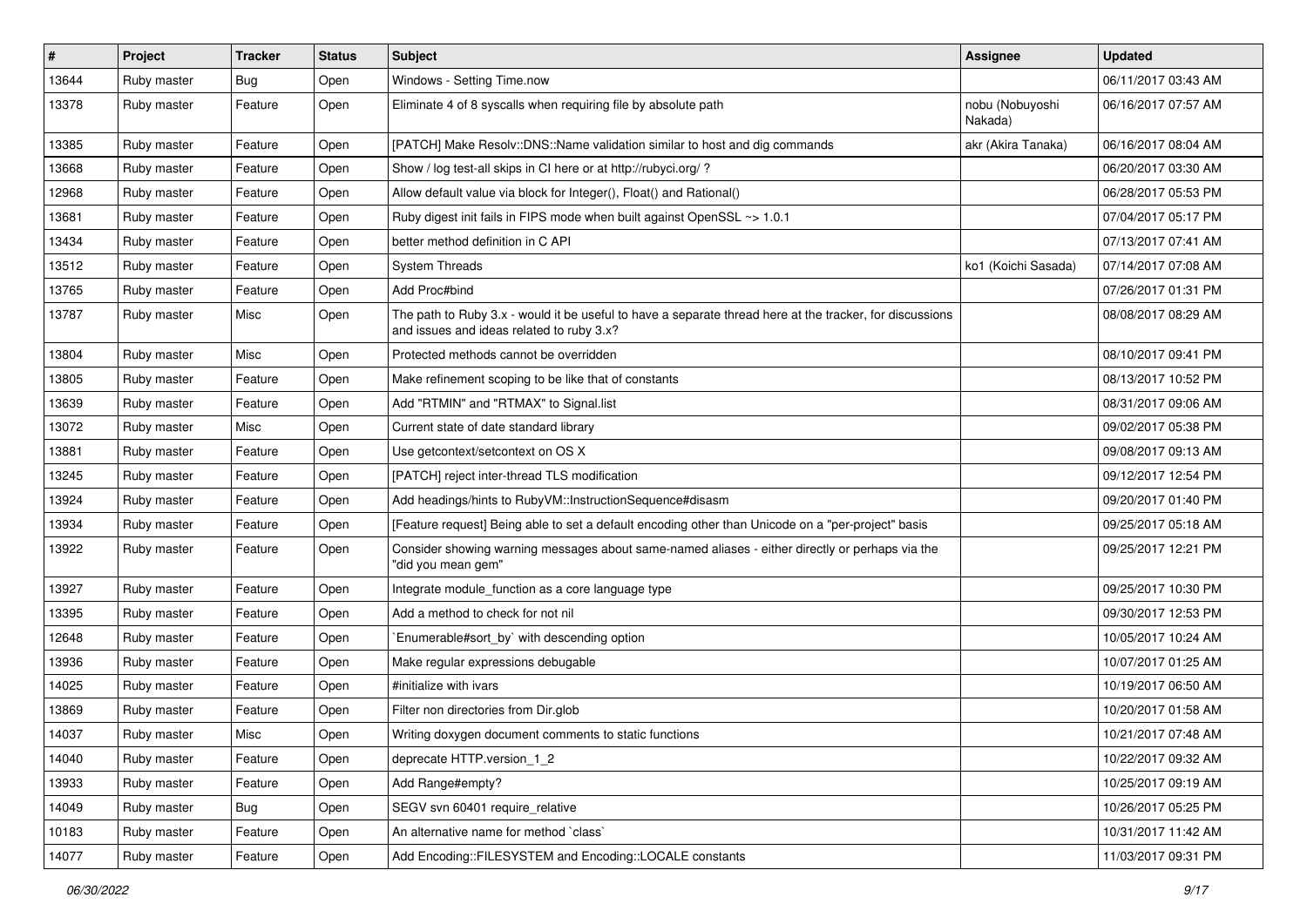| $\vert$ # | Project     | <b>Tracker</b> | <b>Status</b> | <b>Subject</b>                                                                                   | Assignee                          | <b>Updated</b>      |
|-----------|-------------|----------------|---------------|--------------------------------------------------------------------------------------------------|-----------------------------------|---------------------|
| 14064     | Ruby master | <b>Bug</b>     | Open          | test-all with and without -j - incorrect assertions and missing test methods                     |                                   | 11/03/2017 10:54 PM |
| 14083     | Ruby master | Bug            | Open          | Refinement in block calling incorrect method                                                     |                                   | 11/05/2017 07:36 PM |
| 14084     | Ruby master | Feature        | Open          | Introduce Enumerator#next?                                                                       |                                   | 11/06/2017 03:28 PM |
| 14079     | Ruby master | Feature        | Open          | Validate argument list without calling method                                                    |                                   | 11/07/2017 03:20 AM |
| 14092     | Ruby master | Feature        | Open          | Add extension key argument to Tempfile                                                           |                                   | 11/08/2017 06:47 PM |
| 13571     | Ruby master | <b>Bug</b>     | Open          | Script arguments, encoding, windows / MinGW                                                      |                                   | 11/12/2017 10:53 PM |
| 12700     | Ruby master | Feature        | Open          | regexg heredoc support                                                                           |                                   | 11/24/2017 12:53 AM |
| 14128     | Ruby master | Feature        | Open          | Introduce Hash#delete default value                                                              | matz (Yukihiro<br>Matsumoto)      | 11/25/2017 04:41 PM |
| 13763     | Ruby master | Feature        | Open          | Trigger "unused variable warning" for unused variables in parameter lists                        |                                   | 11/28/2017 04:49 AM |
| 13696     | Ruby master | Feature        | Open          | Add exchange and noreplace options to File.rename                                                | Glass_saga (Masaki<br>Matsushita) | 12/01/2017 04:34 PM |
| 13124     | Ruby master | Feature        | Open          | Should #puts convert to external encoding?                                                       |                                   | 12/01/2017 06:45 PM |
| 14149     | Ruby master | Misc           | Open          | Ruby Birthday Thread - 25th years anniversary                                                    |                                   | 12/02/2017 01:40 AM |
| 14129     | Ruby master | Feature        | Open          | Feature Request: sockets - add support for recvmmsg                                              |                                   | 12/12/2017 08:35 AM |
| 14052     | Ruby master | Feature        | Open          | Introduce SecureRandom.with chars                                                                |                                   | 12/12/2017 08:59 AM |
| 14190     | Ruby master | Misc           | Open          | What are the semantics of \$SAFE?                                                                |                                   | 12/15/2017 10:28 PM |
| 9992      | Ruby master | Feature        | Open          | Access Modifiers (Internal Interfaces)                                                           |                                   | 12/18/2017 03:04 PM |
| 6641      | Ruby master | Feature        | Open          | Hash.auto constructor                                                                            | matz (Yukihiro<br>Matsumoto)      | 12/25/2017 06:15 PM |
| 6687      | Ruby master | Feature        | Open          | Enumerable#with                                                                                  |                                   | 12/25/2017 06:15 PM |
| 6758      | Ruby master | Feature        | Open          | Object#sequence                                                                                  |                                   | 12/25/2017 06:15 PM |
| 6817      | Ruby master | Feature        | Open          | Partial application                                                                              | matz (Yukihiro<br>Matsumoto)      | 12/25/2017 06:15 PM |
| 7060      | Ruby master | Feature        | Open          | Broaden support for chmod                                                                        |                                   | 12/25/2017 06:15 PM |
| 7082      | Ruby master | Feature        | Open          | Process.kill 0 in windows can return spurious success                                            |                                   | 12/25/2017 06:15 PM |
| 7106      | Ruby master | Feature        | Open          | FileUtils.touch should allow touching the symlink itself rather than the file the link points to |                                   | 12/25/2017 06:15 PM |
| 7149      | Ruby master | Feature        | Open          | Constant magic for everyone.                                                                     | matz (Yukihiro<br>Matsumoto)      | 12/25/2017 06:15 PM |
| 7250      | Ruby master | Feature        | Open          | A mechanism to include at once both instance-level and class-level methods from a module         |                                   | 12/25/2017 06:15 PM |
| 7340      | Ruby master | Feature        | Open          | 'each with' or 'into' alias for 'each with object'                                               |                                   | 12/25/2017 06:15 PM |
| 7341      | Ruby master | Feature        | Open          | Enumerable#associate                                                                             |                                   | 12/25/2017 06:15 PM |
| 7377      | Ruby master | Feature        | Open          | #indetical? as an alias for #equal?                                                              | matz (Yukihiro<br>Matsumoto)      | 12/25/2017 06:15 PM |
| 7384      | Ruby master | Feature        | Open          | Rename #each with object to #each with                                                           |                                   | 12/25/2017 06:15 PM |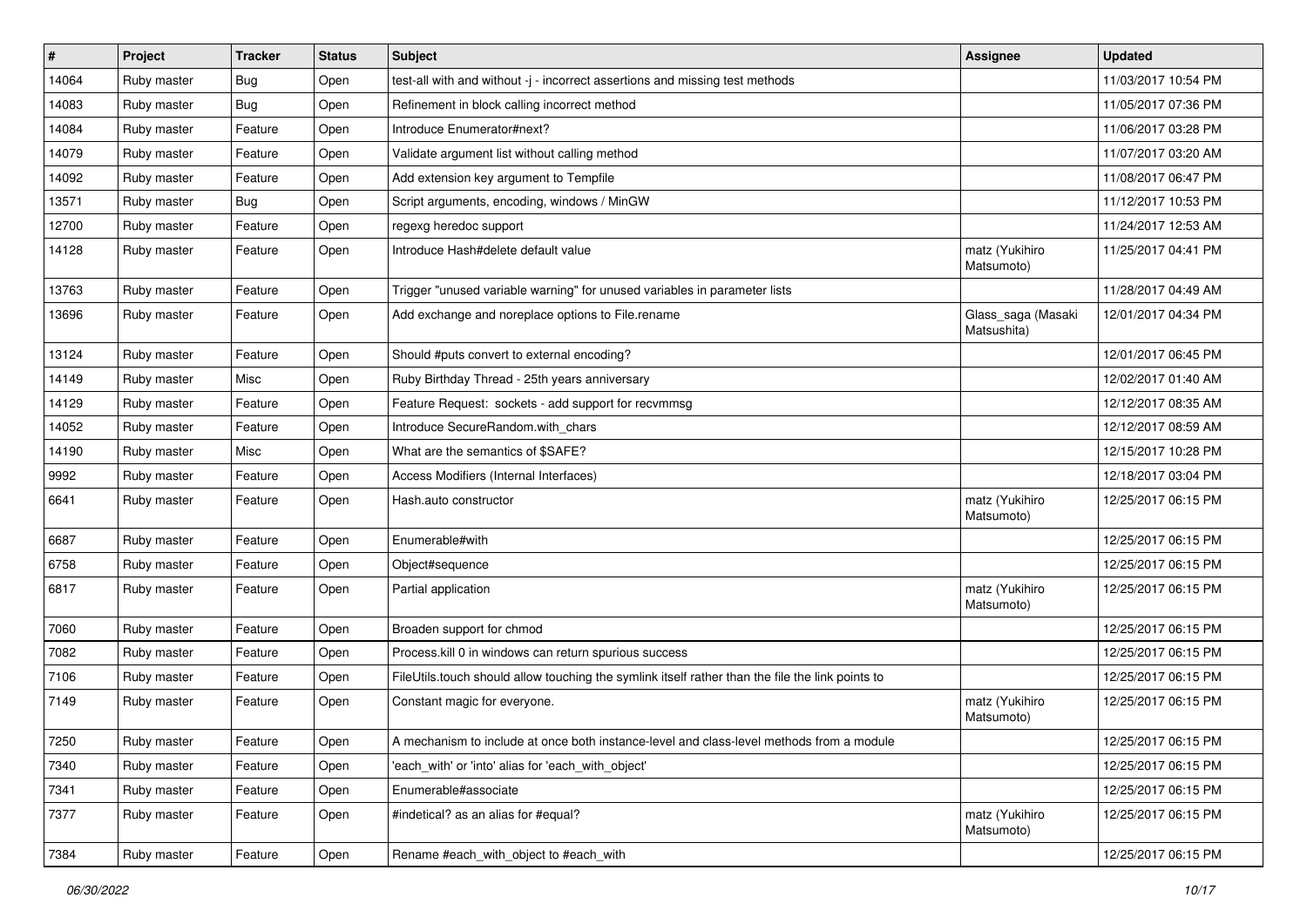| #     | Project     | <b>Tracker</b> | <b>Status</b> | <b>Subject</b>                                                                    | <b>Assignee</b>                       | <b>Updated</b>      |
|-------|-------------|----------------|---------------|-----------------------------------------------------------------------------------|---------------------------------------|---------------------|
| 7444  | Ruby master | Feature        | Open          | Array#product_set                                                                 | matz (Yukihiro<br>Matsumoto)          | 12/25/2017 06:15 PM |
| 7548  | Ruby master | Feature        | Open          | Load and Require Callbacks                                                        | matz (Yukihiro<br>Matsumoto)          | 12/25/2017 06:15 PM |
| 7604  | Ruby master | Feature        | Open          | Make === comparison operator ability to delegate comparison to an argument        | matz (Yukihiro<br>Matsumoto)          | 12/25/2017 06:15 PM |
| 7611  | Ruby master | Feature        | Open          | Focal method for all loads/requires                                               | matz (Yukihiro<br>Matsumoto)          | 12/25/2017 06:15 PM |
| 7614  | Ruby master | Feature        | Open          | alias_accessor                                                                    | matz (Yukihiro<br>Matsumoto)          | 12/25/2017 06:15 PM |
| 7654  | Ruby master | Feature        | Open          | Add optional code block to IO::readlines                                          | matz (Yukihiro<br>Matsumoto)          | 12/25/2017 06:15 PM |
| 7657  | Ruby master | Feature        | Open          | Array#& doesn't accept Enumerables                                                | matz (Yukihiro<br>Matsumoto)          | 12/25/2017 06:15 PM |
| 7704  | Ruby master | Feature        | Open          | Add a list of enabled (experimental) language features.                           | matz (Yukihiro<br>Matsumoto)          | 12/25/2017 06:15 PM |
| 7708  | Ruby master | Feature        | Open          | support for patches list                                                          |                                       | 12/25/2017 06:15 PM |
| 7742  | Ruby master | <b>Bug</b>     | Open          | System encoding (Windows-1258) is not recognized by Ruby to convert back to UTF-8 | duerst (Martin Dürst)                 | 12/25/2017 06:15 PM |
| 7745  | Ruby master | Feature        | Open          | lib/observer.rb: Observers are compared by identity                               | nobu (Nobuyoshi<br>Nakada)            | 12/25/2017 06:15 PM |
| 7788  | Ruby master | Feature        | Open          | YAML Tag Schema Support                                                           | tenderlovemaking<br>(Aaron Patterson) | 12/25/2017 06:15 PM |
| 7795  | Ruby master | Feature        | Open          | Symbol.defined? and/or to_existing_symbol                                         | matz (Yukihiro<br>Matsumoto)          | 12/25/2017 06:15 PM |
| 7848  | Ruby master | Feature        | Open          | Restore default state for core ruby objects                                       | matz (Yukihiro<br>Matsumoto)          | 12/25/2017 06:15 PM |
| 7876  | Ruby master | Feature        | Open          | Add method for accessing Class from within Singleton Class                        | matz (Yukihiro<br>Matsumoto)          | 12/25/2017 06:15 PM |
| 7883  | Ruby master | Feature        | Open          | Add Regex#to_proc                                                                 | matz (Yukihiro<br>Matsumoto)          | 12/25/2017 06:15 PM |
| 7892  | Ruby master | <b>Bug</b>     | Open          | MIME encoding bug of NKF.nkf                                                      | naruse (Yui NARUSE)                   | 12/25/2017 06:15 PM |
| 7914  | Ruby master | Feature        | Open          | Case for local class methods                                                      | matz (Yukihiro<br>Matsumoto)          | 12/25/2017 06:15 PM |
| 8046  | Ruby master | Feature        | Open          | allow Object#extend to take a block                                               |                                       | 12/25/2017 06:15 PM |
| 8061  | Ruby master | Feature        | Open          | 000000000000000                                                                   | matz (Yukihiro<br>Matsumoto)          | 12/25/2017 06:15 PM |
| 8772  | Ruby master | Feature        | Open          | Hash alias #  merge, and the case for Hash and Array polymorphism                 |                                       | 12/25/2017 06:15 PM |
| 14177 | Ruby master | Feature        | Open          | PATCH: File::Stat#dev on Windows                                                  |                                       | 12/25/2017 06:15 PM |
| 14153 | Ruby master | Feature        | Open          | [PATCH] resurrection of # -*- warn_past_scope: true -*-                           |                                       | 12/26/2017 08:53 AM |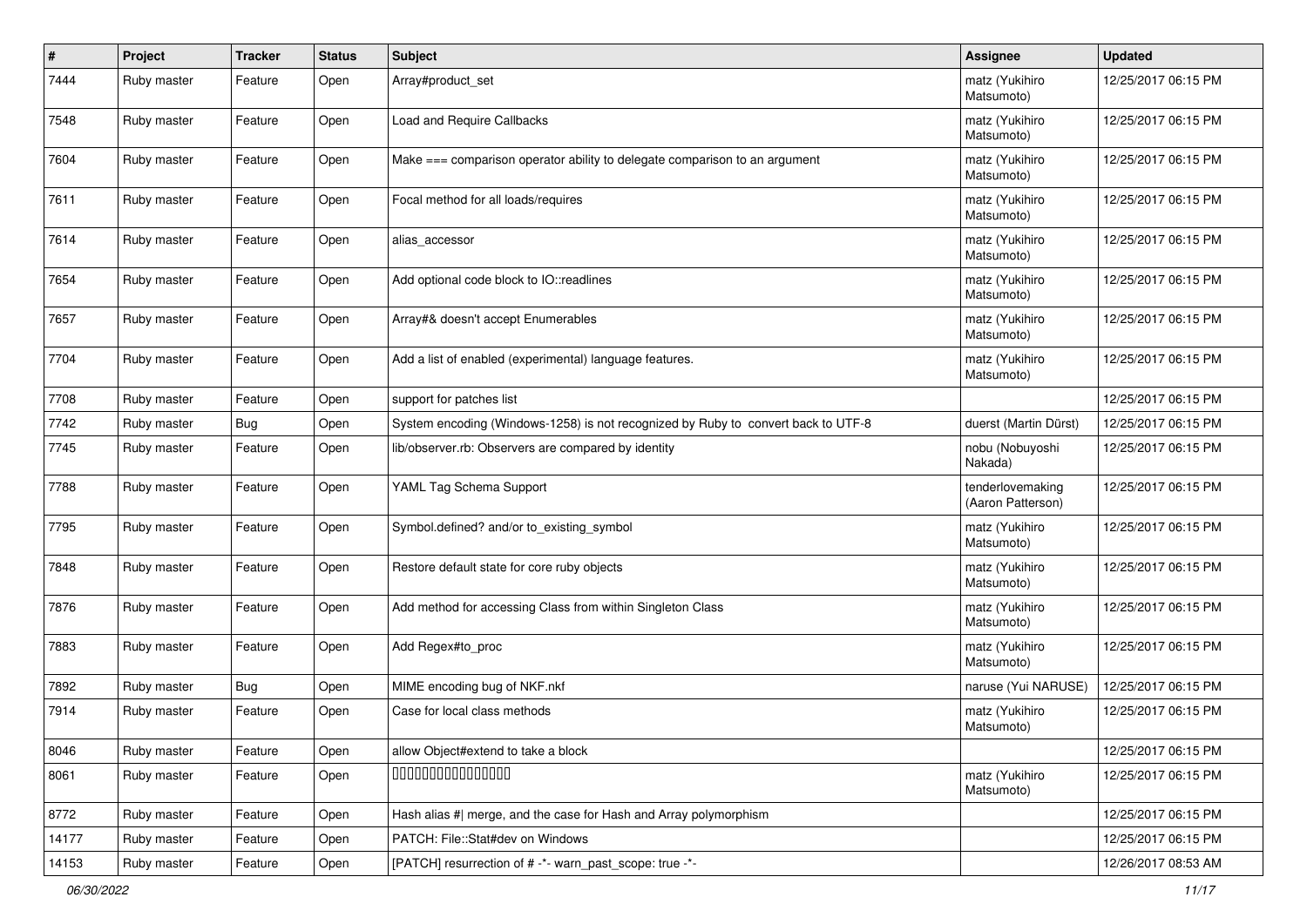| $\vert$ # | Project     | <b>Tracker</b> | <b>Status</b> | <b>Subject</b>                                                                                    | <b>Assignee</b>                        | <b>Updated</b>      |
|-----------|-------------|----------------|---------------|---------------------------------------------------------------------------------------------------|----------------------------------------|---------------------|
| 13890     | Ruby master | Feature        | Open          | Allow a regexp as an argument to 'count', to count more interesting things than single characters |                                        | 12/30/2017 04:37 AM |
| 9145      | Ruby master | Feature        | Open          | Queue#pop(true) return nil if empty instead of raising ThreadError                                |                                        | 01/01/2018 07:41 PM |
| 14276     | Ruby master | Feature        | Open          | Ruby core debugger API                                                                            |                                        | 01/05/2018 07:54 PM |
| 8987      | Ruby master | Feature        | Open          | map/collect extension which handles arguments                                                     |                                        | 01/05/2018 09:00 PM |
| 9043      | Ruby master | Feature        | Open          | Add String#f method as shortcut for #freeze                                                       | matz (Yukihiro<br>Matsumoto)           | 01/05/2018 09:00 PM |
| 9185      | Ruby master | Feature        | Open          | Add alias_class_method or class_alias functionality                                               |                                        | 01/05/2018 09:00 PM |
| 9253      | Ruby master | Feature        | Open          | Regexp named match and case statement                                                             |                                        | 01/05/2018 09:00 PM |
| 9347      | Ruby master | Feature        | Open          | Accept non callable argument to detect                                                            | marcandre<br>(Marc-Andre<br>Lafortune) | 01/05/2018 09:00 PM |
| 9507      | Ruby master | <b>Bug</b>     | Open          | Ruby 2.1.0 is broken on ARMv5: tried to create Proc object without a block                        | charliesome (Charlie<br>Somerville)    | 01/05/2018 09:00 PM |
| 9590      | Ruby master | Feature        | Open          | introduce st foreach update and st foreach update check for performance.                          | tarui (Masaya Tarui)                   | 01/05/2018 09:00 PM |
| 9614      | Ruby master | Feature        | Open          | ordering of non-Hash items which use st_ internally                                               | matz (Yukihiro<br>Matsumoto)           | 01/05/2018 09:00 PM |
| 9779      | Ruby master | Feature        | Open          | Add Module#descendents                                                                            |                                        | 01/05/2018 09:00 PM |
| 10225     | Ruby master | Feature        | Open          | [PATCH] *math.c: New method Math.normcdf                                                          |                                        | 01/05/2018 09:01 PM |
| 10237     | Ruby master | Feature        | Open          | Transform all elements of one Encoding into another Encoding for Array and Hash                   |                                        | 01/05/2018 09:01 PM |
| 10328     | Ruby master | Feature        | Open          | [PATCH] make OPT_SUPPORT_JOKE a proper VM option                                                  | normalperson (Eric<br>Wong)            | 01/05/2018 09:01 PM |
| 10378     | Ruby master | Feature        | Open          | [PATCH 0/3] It's better $(1 + 0i)$ real? return true                                              |                                        | 01/05/2018 09:01 PM |
| 10423     | Ruby master | Feature        | Open          | [PATCH] opt_str_lit*: avoid literal string allocations                                            | ko1 (Koichi Sasada)                    | 01/05/2018 09:01 PM |
| 10498     | Ruby master | Feature        | Open          | Make `loop` yield a counter                                                                       | matz (Yukihiro<br>Matsumoto)           | 01/05/2018 09:01 PM |
| 10503     | Ruby master | Feature        | Open          | introduce InvalidPercentEncoding error for failed URI parsing                                     |                                        | 01/05/2018 09:01 PM |
| 14348     | Ruby master | Feature        | Open          | win32ole: enable using coclass-es with multiple IDispatch implementations                         |                                        | 01/10/2018 11:35 AM |
| 13968     | Ruby master | Misc           | Open          | [Ruby 3.x perhaps] - A (minimal?) static variant of ruby                                          |                                        | 01/14/2018 03:24 PM |
| 14393     | Ruby master | Feature        | Open          | Support sending file descriptors (on local machine) via DRb UNIX                                  |                                        | 01/24/2018 08:58 PM |
| 14401     | Ruby master | Feature        | Open          | Integer#digits000000000000000                                                                     |                                        | 01/25/2018 01:13 PM |
| 13697     | Ruby master | Feature        | Open          | [PATCH]: futex based thread primitives                                                            | kosaki (Motohiro<br>KOSAKI)            | 01/28/2018 11:41 PM |
| 14404     | Ruby master | Feature        | Open          | Adding writev support to IO#write_nonblock                                                        |                                        | 01/29/2018 12:29 AM |
| 11388     | Ruby master | Feature        | Open          | SMTP Service Extension for Delivery Status Notifications                                          |                                        | 02/06/2018 11:37 AM |
| 14411     | Ruby master | Feature        | Open          | URI#secure?                                                                                       |                                        | 02/11/2018 03:44 PM |
| 12589     | Ruby master | Feature        | Open          | VM performance improvement proposal                                                               |                                        | 02/20/2018 05:00 AM |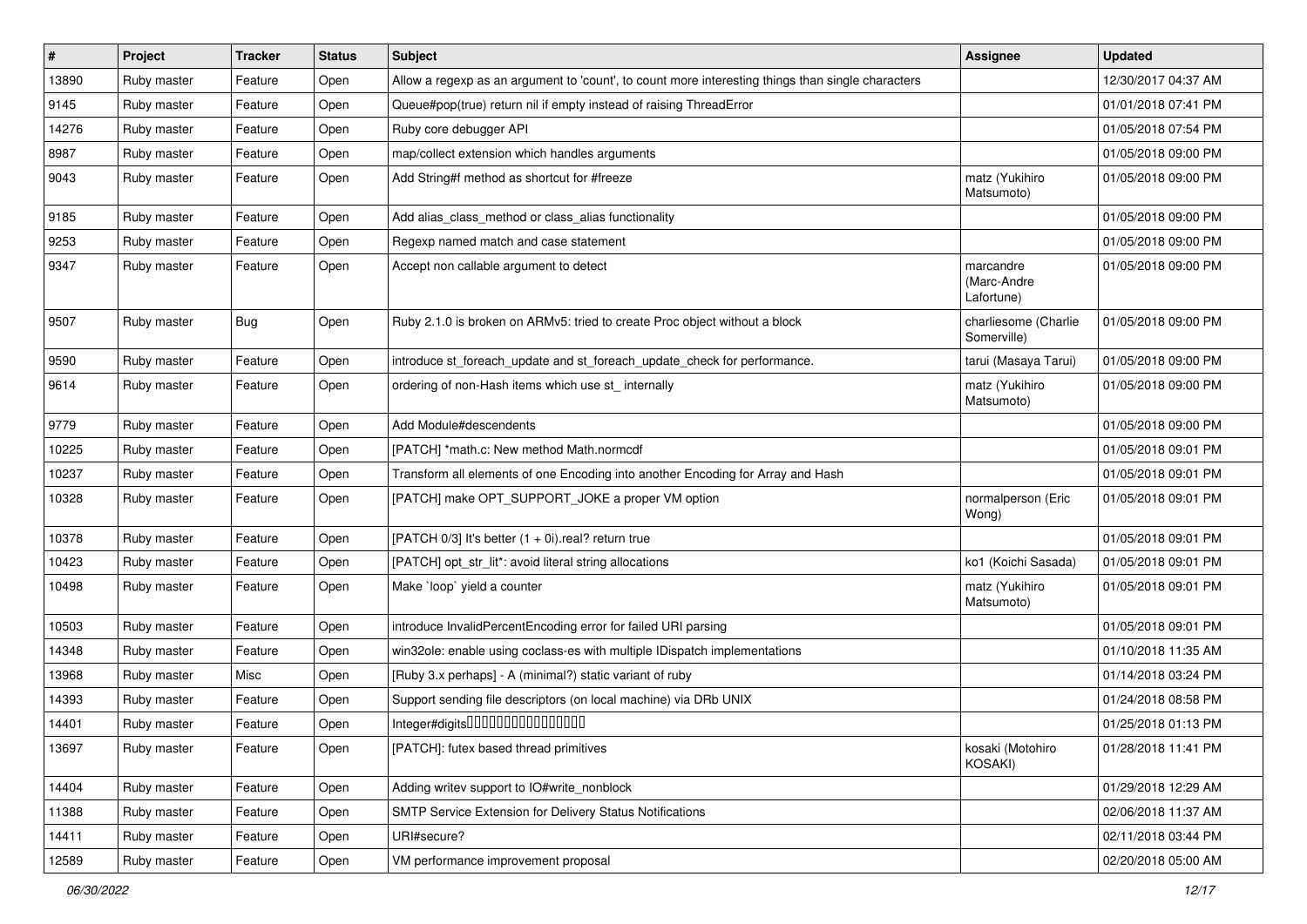| $\sharp$ | Project     | <b>Tracker</b> | <b>Status</b> | <b>Subject</b>                                                                                                                                                                             | Assignee                     | <b>Updated</b>      |
|----------|-------------|----------------|---------------|--------------------------------------------------------------------------------------------------------------------------------------------------------------------------------------------|------------------------------|---------------------|
| 13860    | Ruby master | Feature        | Open          | A proposal for a new, simpler class-method addition to Time - for the time being calling it Time.date()<br>but another name is fine; and the ability to omit '%' tokens as arguments to it |                              | 02/21/2018 12:57 PM |
| 14550    | Ruby master | Feature        | Open          | Support keyword arguments with Date#step                                                                                                                                                   |                              | 02/26/2018 03:58 AM |
| 14555    | Ruby master | Feature        | Open          | OpenStruct performance doesn't have to be slow                                                                                                                                             |                              | 02/27/2018 12:59 AM |
| 14574    | Ruby master | Feature        | Open          | percent literals and binary encoding strings                                                                                                                                               |                              | 03/04/2018 07:38 AM |
| 14422    | Ruby master | <b>Bug</b>     | Open          | Ruby configuration options should not be reused for gem builds                                                                                                                             |                              | 03/05/2018 03:32 PM |
| 14564    | Ruby master | Feature        | Open          | dig` opposite method                                                                                                                                                                       |                              | 03/07/2018 11:24 PM |
| 14580    | Ruby master | Feature        | Open          | Hash#store accepts a block                                                                                                                                                                 |                              | 03/08/2018 11:59 AM |
| 14593    | Ruby master | Feature        | Open          | Add `Enumerator#concat`                                                                                                                                                                    |                              | 03/08/2018 09:15 PM |
| 14585    | Ruby master | Feature        | Open          | Array#each_pair                                                                                                                                                                            |                              | 03/11/2018 11:38 PM |
| 9049     | Ruby master | Feature        | Open          | Shorthands (a:b, *) for inclusive indexing                                                                                                                                                 |                              | 03/15/2018 12:26 AM |
| 4173     | Ruby master | <b>Bug</b>     | Open          | TestProcess#test_wait_and_sigchild 00000000                                                                                                                                                |                              | 03/15/2018 08:29 AM |
| 14606    | Ruby master | Feature        | Open          | Change begin-else-end without rescue from warning to syntax error                                                                                                                          |                              | 03/16/2018 01:22 AM |
| 14615    | Ruby master | Feature        | Open          | Consider introducing shortcut to check Net::HTTP response type                                                                                                                             |                              | 03/19/2018 05:43 AM |
| 14618    | Ruby master | Feature        | Open          | Add display width method to String for CLI                                                                                                                                                 |                              | 03/21/2018 04:00 AM |
| 14636    | Ruby master | Feature        | Open          | Hash` has a method for accessing the shortest path towards a certain key                                                                                                                   |                              | 03/28/2018 09:42 AM |
| 14625    | Ruby master | Feature        | Open          | yield_self accepts an argument, calling to_proc                                                                                                                                            |                              | 03/30/2018 06:52 AM |
| 14669    | Ruby master | Feature        | Open          | Regexp does not expose the amount of capture groups.                                                                                                                                       |                              | 04/08/2018 11:11 AM |
| 14673    | Ruby master | Misc           | Open          | Documentation for `Array#drop` / `drop_while` unclear in regard to modification                                                                                                            |                              | 04/10/2018 09:51 AM |
| 14685    | Ruby master | Feature        | Open          | IRB doesn't print exception cause                                                                                                                                                          |                              | 04/13/2018 03:20 PM |
| 14672    | Ruby master | Feature        | Open          | Introduce a Date.safe parse method                                                                                                                                                         |                              | 04/18/2018 10:11 AM |
| 14624    | Ruby master | Feature        | Open          | #{nil} allocates a fresh empty string each time                                                                                                                                            |                              | 04/21/2018 11:12 AM |
| 14681    | Ruby master | <b>Bug</b>     | Open          | `syswrite': stream closed in another thread (IOError)                                                                                                                                      |                              | 04/22/2018 12:12 AM |
| 14692    | Ruby master | Misc           | Open          | Question: Ruby stdlib's Option Parser                                                                                                                                                      | nobu (Nobuyoshi<br>Nakada)   | 04/22/2018 05:53 AM |
| 14710    | Ruby master | Feature        | Open          | I'd like to know from C API that "It has only one reference to Ruby object" to determine whether it is a<br>temporary object.                                                              |                              | 04/24/2018 11:28 PM |
| 14735    | Ruby master | Misc           | Open          | thread-safe operations in a hash could be documented                                                                                                                                       |                              | 05/04/2018 01:09 PM |
| 14761    | Ruby master | Bug            | Open          | TestThread#test_join_limits hangs up on Solaris 10 with gcc                                                                                                                                |                              | 05/16/2018 05:23 AM |
| 14760    | Ruby master | Misc           | Open          | cross-thread IO#close semantics                                                                                                                                                            | matz (Yukihiro<br>Matsumoto) | 05/17/2018 08:21 AM |
| 14768    | Ruby master | Misc           | Open          | Add documentation for    and &&                                                                                                                                                            |                              | 05/17/2018 09:45 AM |
| 14770    | Ruby master | Misc           | Open          | [META] DevelopersMeeting                                                                                                                                                                   |                              | 05/17/2018 12:28 PM |
| 14771    | Ruby master | Feature        | Open          | Add method to create DNS resource from data string                                                                                                                                         |                              | 05/17/2018 10:43 PM |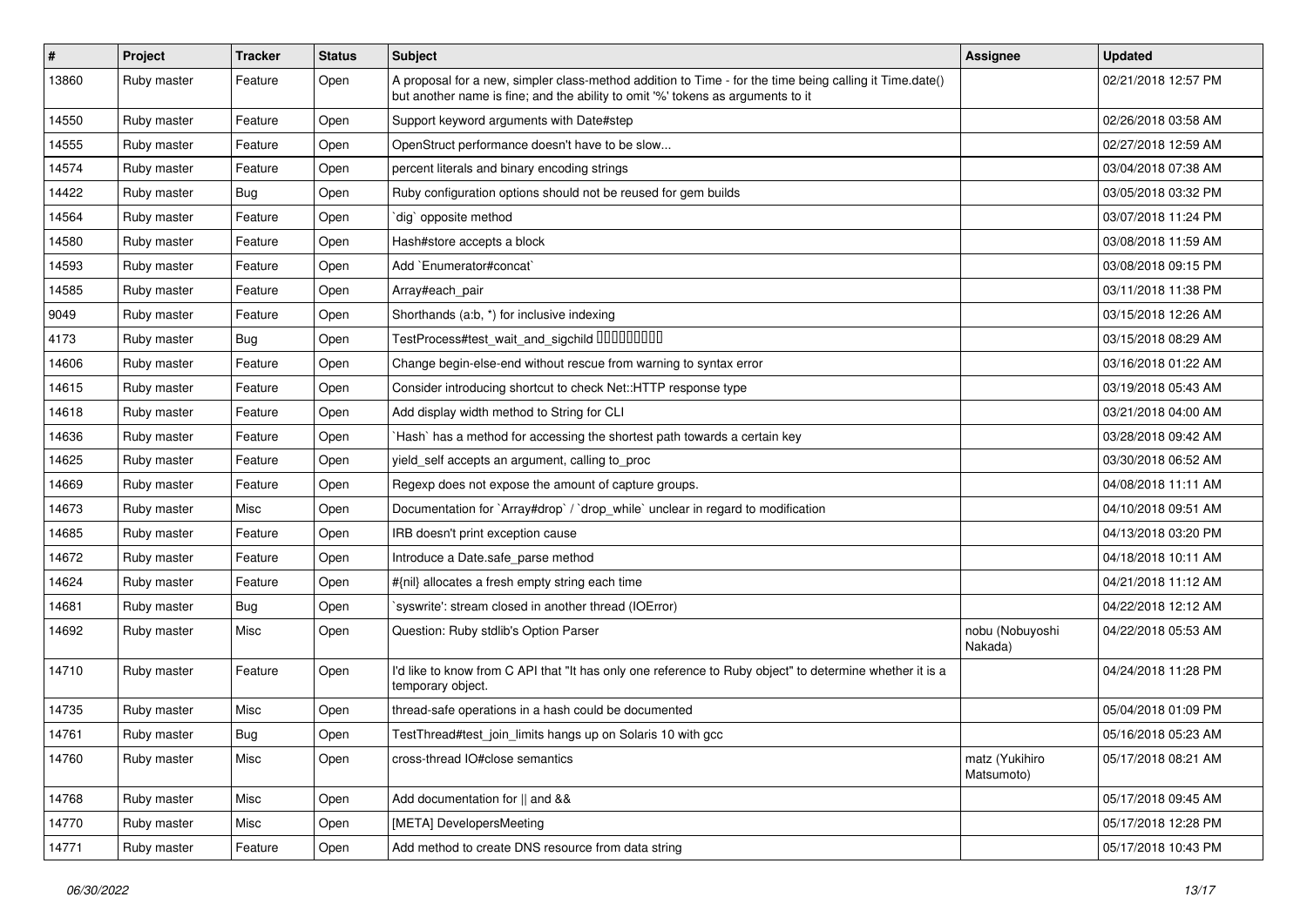| $\vert$ # | Project     | <b>Tracker</b> | <b>Status</b> | <b>Subject</b>                                                                                                    | Assignee                     | <b>Updated</b>      |
|-----------|-------------|----------------|---------------|-------------------------------------------------------------------------------------------------------------------|------------------------------|---------------------|
| 14723     | Ruby master | Feature        | Open          | [WIP] sleepy GC                                                                                                   |                              | 05/18/2018 09:13 AM |
| 14758     | Ruby master | Feature        | Open          | Add a first-class support for isolated bounded packages / modules / contexts                                      |                              | 05/18/2018 09:13 AM |
| 14724     | Ruby master | Feature        | Open          | chains of inequalities                                                                                            | matz (Yukihiro<br>Matsumoto) | 05/19/2018 01:06 AM |
| 14777     | Ruby master | Feature        | Open          | Add Range#offset?                                                                                                 |                              | 05/19/2018 03:50 PM |
| 14249     | Ruby master | Feature        | Open          | Remove str[match_str]                                                                                             |                              | 05/19/2018 06:13 PM |
| 14783     | Ruby master | Feature        | Open          | String#chars_at / String#bytes_at                                                                                 |                              | 05/24/2018 01:18 PM |
| 14785     | Ruby master | Feature        | Open          | Parse guard statements like regular conditionals                                                                  |                              | 05/25/2018 05:46 AM |
| 14546     | Ruby master | Feature        | Open          | Hash#delete!                                                                                                      | matz (Yukihiro<br>Matsumoto) | 05/30/2018 08:24 PM |
| 14217     | Ruby master | Feature        | Open          | Expose RUBY_PATCHLEVEL_STR or similar with patch level info for rc/preview as a constant                          |                              | 06/01/2018 03:00 AM |
| 14801     | Ruby master | Feature        | Open          | New method 'show_stack' to show Ruby stack(s) when program is running                                             |                              | 06/01/2018 09:45 AM |
| 14825     | Ruby master | Misc           | Open          | When redefining 'attr_xx' methods the visibility becomes 'public'                                                 |                              | 06/05/2018 05:57 AM |
| 14811     | Ruby master | Feature        | Open          | Dynamically extend Ruby VM stack                                                                                  |                              | 06/05/2018 07:59 AM |
| 14826     | Ruby master | <b>Bug</b>     | Open          | make: *** [.ext/include/sparc-solaris2.10/rb_mjit_min_header-2.6.0.h] Error 1 on Solaris 10 with very<br>old gcc3 |                              | 06/05/2018 02:02 PM |
| 14819     | Ruby master | Feature        | Open          | Efficient cstring to RVALUE typecasting for c extension gems                                                      |                              | 06/06/2018 09:13 PM |
| 14833     | Ruby master | Feature        | Open          | Add RubyVM::AST::Node#pretty_print                                                                                |                              | 06/07/2018 02:56 PM |
| 14838     | Ruby master | <b>Bug</b>     | Open          | RegexpError with double "s" in look-behind assertion in case-insensitive unicode regexp                           |                              | 06/09/2018 04:04 PM |
| 13733     | Ruby master | Feature        | Open          | Dump the delegator instead of the delegated object                                                                |                              | 06/29/2018 05:09 PM |
| 13626     | Ruby master | Feature        | Open          | Add String#byteslice!                                                                                             |                              | 07/03/2018 11:07 PM |
| 14896     | Ruby master | Feature        | Open          | Expose Net::HTTPResponse socket for integration with libraries expecting an IO                                    |                              | 07/04/2018 10:05 PM |
| 13620     | Ruby master | Feature        | Open          | Simplifying MRI's build system: always make install                                                               |                              | 07/08/2018 09:41 AM |
| 14904     | Ruby master | Feature        | Open          | Make it possible to run instance_eval with zero-arguments lambda                                                  |                              | 07/11/2018 05:03 AM |
| 14906     | Ruby master | Bug            | Open          | MinGW failure - TestIO#test_copy_stream_no_busy_wait                                                              |                              | 07/12/2018 03:52 AM |
| 14328     | Ruby master | Feature        | Open          | SIMD vectorization                                                                                                |                              | 07/16/2018 05:12 PM |
| 14919     | Ruby master | Feature        | Open          | Add String#byteinsert                                                                                             |                              | 07/18/2018 01:29 PM |
| 14925     | Ruby master | Feature        | Open          | Kernel#assert(expression)                                                                                         |                              | 07/20/2018 02:39 PM |
| 14859     | Ruby master | Feature        | Open          | [PATCH] implement Timeout in VM                                                                                   | ko1 (Koichi Sasada)          | 07/22/2018 07:42 AM |
| 14931     | Ruby master | Feature        | Open          | [DOC] exception keyword argument is not documented in some methods                                                |                              | 07/22/2018 08:53 AM |
| 14932     | Ruby master | Feature        | Open          | Dynamically adjust method cache size at runtime                                                                   |                              | 07/22/2018 10:45 PM |
| 12306     | Ruby master | Feature        | Open          | Implement String #blank? #present? and improve #strip and family to handle unicode                                | matz (Yukihiro<br>Matsumoto) | 07/22/2018 10:55 PM |
| 14951     | Ruby master | Feature        | Open          | New operator to evaluate truthy/falsy/logical equivalence                                                         |                              | 08/02/2018 07:16 AM |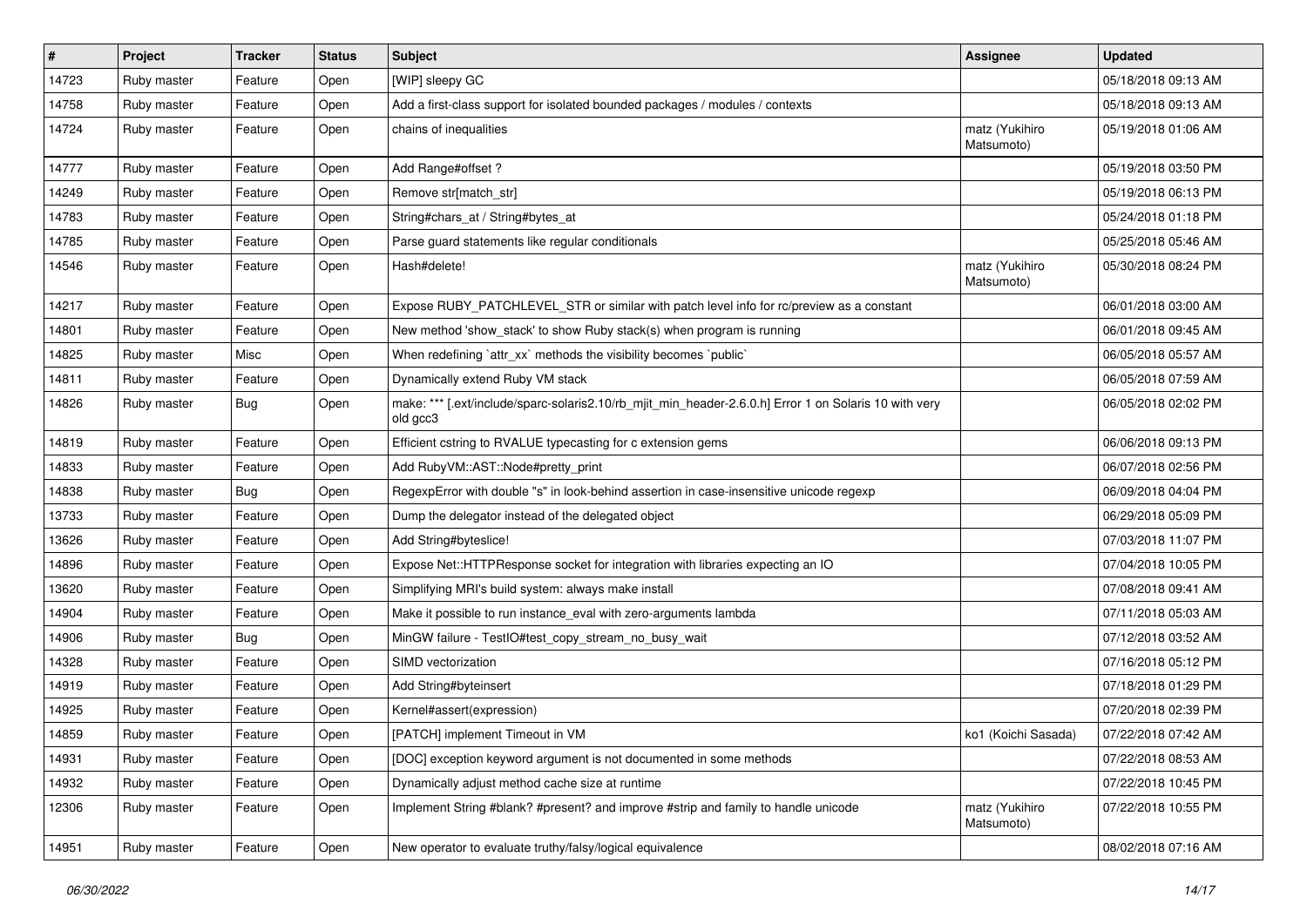| $\vert$ # | Project     | <b>Tracker</b> | <b>Status</b> | <b>Subject</b>                                                                                                                      | <b>Assignee</b>              | <b>Updated</b>      |
|-----------|-------------|----------------|---------------|-------------------------------------------------------------------------------------------------------------------------------------|------------------------------|---------------------|
| 14957     | Ruby master | <b>Bug</b>     | Open          | MinGW, gcc 8.2.0, bootstraptest test_thread.rb - failure ?                                                                          |                              | 08/03/2018 02:46 PM |
| 14938     | Ruby master | Feature        | Open          | Provide API to get same result as ruby -wc                                                                                          |                              | 08/06/2018 06:27 PM |
| 14033     | Ruby master | Feature        | Open          | Add String#append                                                                                                                   |                              | 08/08/2018 03:01 AM |
| 10783     | Ruby master | Misc           | Open          | String#concat has an "appending" behavior                                                                                           |                              | 08/08/2018 03:08 AM |
| 14869     | Ruby master | Feature        | Open          | Proposal to add Hash#===                                                                                                            |                              | 08/09/2018 04:03 AM |
| 14916     | Ruby master | Feature        | Open          | Proposal to add Array#===                                                                                                           |                              | 08/09/2018 04:06 AM |
| 14955     | Ruby master | Feature        | Open          | [PATCH] gc.c: use MADV_FREE to release most of the heap page body                                                                   |                              | 08/14/2018 03:04 AM |
| 15006     | Ruby master | Feature        | Open          | [PATCH] io.c: use copy_file_range with every types of files                                                                         |                              | 08/21/2018 07:52 PM |
| 15017     | Ruby master | Feature        | Open          | Provide extended information about Signal                                                                                           |                              | 08/22/2018 05:42 AM |
| 15024     | Ruby master | Feature        | Open          | Support block in Array#join                                                                                                         |                              | 08/25/2018 05:05 AM |
| 15031     | Ruby master | Feature        | Open          | T_RANGE for testing whether object is a Range                                                                                       |                              | 08/27/2018 11:45 AM |
| 14971     | Ruby master | <b>Bug</b>     | Open          | error: implicit declaration of function 'rb_vm_call0                                                                                | nobu (Nobuyoshi<br>Nakada)   | 09/06/2018 03:53 AM |
| 15093     | Ruby master | Feature        | Open          | Retrive Array elements with infinite ranges specified by Float:: INFINITY                                                           |                              | 09/09/2018 02:01 PM |
| 15074     | Ruby master | Feature        | Open          | Create 'official' C API documentation on ruby-doc.org                                                                               |                              | 09/12/2018 09:12 PM |
| 14364     | Ruby master | Bug            | Open          | Regexp last match variable in procs                                                                                                 |                              | 09/14/2018 05:28 AM |
| 14927     | Ruby master | Feature        | Open          | Loading multiple files at once                                                                                                      | matz (Yukihiro<br>Matsumoto) | 09/18/2018 12:38 AM |
| 15072     | Ruby master | <b>Bug</b>     | Open          | thread.c:4356:5: error: implicit declaration of function 'ubf_list_atfork'                                                          | normalperson (Eric<br>Wong)  | 09/20/2018 03:32 AM |
| 15136     | Ruby master | Misc           | Open          | Fix -Wparentheses warnings                                                                                                          |                              | 09/20/2018 09:41 AM |
| 15145     | Ruby master | Feature        | Open          | chained mappings proposal                                                                                                           |                              | 09/22/2018 12:06 AM |
| 15149     | Ruby master | Feature        | Open          | extend string format to nil safe                                                                                                    |                              | 09/25/2018 03:22 AM |
| 15217     | Ruby master | Feature        | Open          | Add Resolv.current_resolver                                                                                                         |                              | 10/08/2018 11:18 PM |
| 15222     | Ruby master | Feature        | Open          | Add a way to distinguish between Struct classes with and without keyword initializer                                                |                              | 10/11/2018 01:16 PM |
| 15112     | Ruby master | Feature        | Open          | Introducing the short form of `STDERR.puts expr.inspect`.                                                                           | matz (Yukihiro<br>Matsumoto) | 10/12/2018 02:02 AM |
| 15224     | Ruby master | Misc           | Open          | [DOCs] Minor inconsistency in class Array #initialize_copy -<br>https://ruby-doc.org/core-2.5.1/Array.html#method-i-initialize_copy |                              | 10/13/2018 02:26 PM |
| 15247     | Ruby master | <b>Bug</b>     | Open          | Windows - TEMP folder, non 8.3 & drive, fails & errors in test-all (ruby & rdoc)                                                    |                              | 10/23/2018 05:02 PM |
| 15249     | Ruby master | Misc           | Open          | Documentation for attr_accessor and attr_reader should be corrected                                                                 |                              | 10/23/2018 08:09 PM |
| 15202     | Ruby master | Misc           | Open          | Adding Coverity Scan to CI to see the result casually                                                                               |                              | 10/25/2018 10:50 AM |
| 14136     | Ruby master | Feature        | Open          | Implement #empty? on more classes                                                                                                   |                              | 10/27/2018 07:20 AM |
| 15263     | Ruby master | Bug            | Open          | [PATCH] vm trace.c (postponed job register): only hit main thread                                                                   | ko1 (Koichi Sasada)          | 10/27/2018 11:35 PM |
| 15261     | Ruby master | Feature        | Open          | Expose rl_variable_value as Readline.variable_value                                                                                 |                              | 10/29/2018 12:08 PM |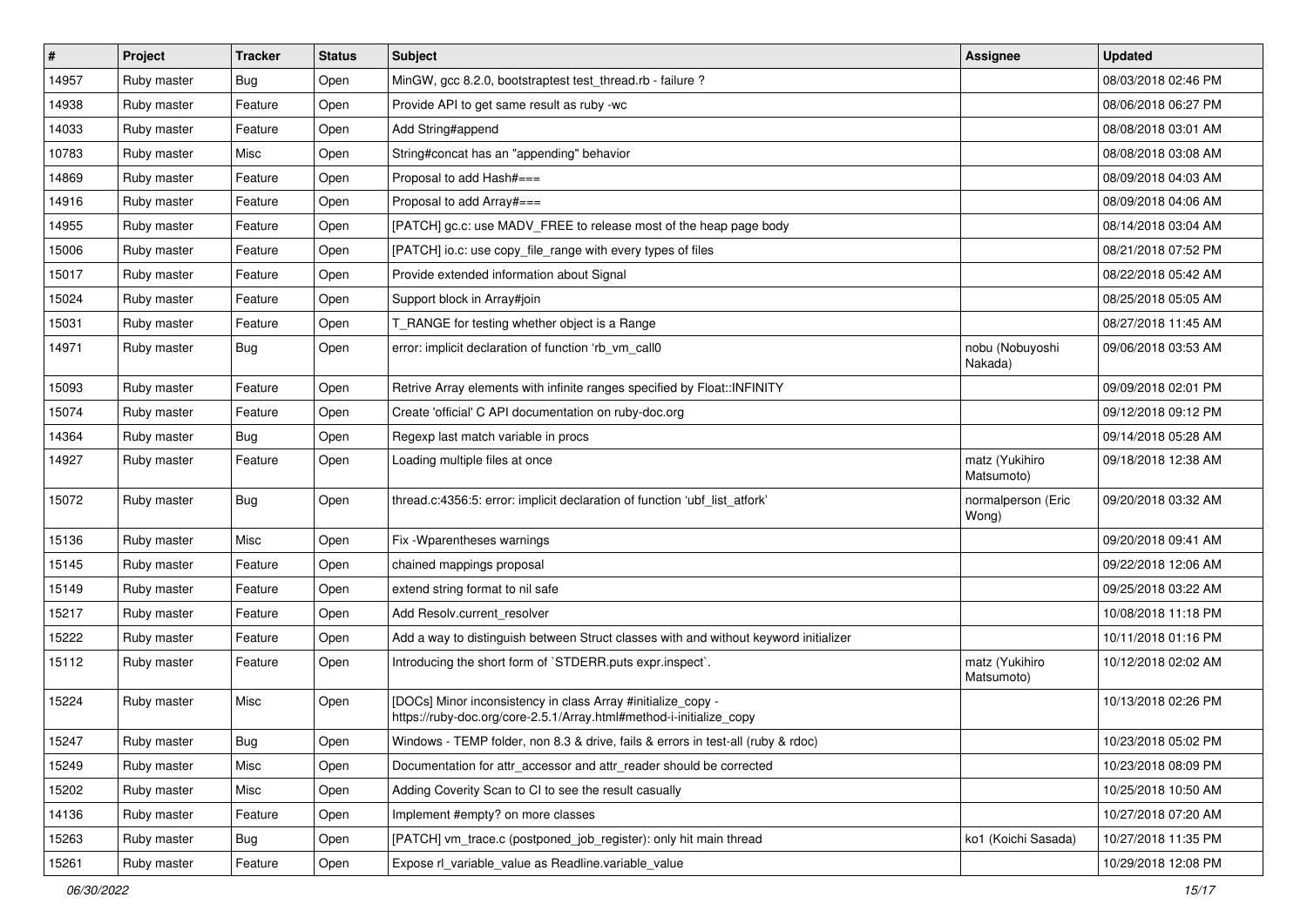| #     | Project     | <b>Tracker</b> | <b>Status</b> | Subject                                                                                       | Assignee                     | <b>Updated</b>      |
|-------|-------------|----------------|---------------|-----------------------------------------------------------------------------------------------|------------------------------|---------------------|
| 6946  | Ruby master | Feature        | Open          | FIPS support?                                                                                 |                              | 11/07/2018 04:00 PM |
| 12115 | Ruby master | Feature        | Open          | Add Symbol#call to allow to_proc shorthand with arguments                                     |                              | 11/16/2018 09:49 AM |
| 15310 | Ruby master | Bug            | Open          | [PATCH] thread_pthread.c: close race from UBF_TIMER and non-GVL-releasing thread              |                              | 11/20/2018 12:50 AM |
| 15315 | Ruby master | Bug            | Open          | ec_switch can still lose interrupts                                                           | ko1 (Koichi Sasada)          | 11/20/2018 09:32 AM |
| 15302 | Ruby master | Feature        | Open          | Proc#with and Proc#by, for partial function application and currying                          |                              | 11/23/2018 10:16 AM |
| 15338 | Ruby master | Feature        | Open          | Provide way for C extensions to query if global variable is defined                           |                              | 11/25/2018 09:32 AM |
| 15352 | Ruby master | Feature        | Open          | Mandatory block parameters                                                                    |                              | 11/28/2018 12:19 PM |
| 14244 | Ruby master | Feature        | Open          | Better error messages for scripts with non-matching end statements                            | mame (Yusuke Endoh)          | 11/29/2018 08:57 AM |
| 15363 | Ruby master | Feature        | Open          | Case insensitive file systems - add info to CONFIG or somewhere?                              |                              | 12/03/2018 04:30 AM |
| 15367 | Ruby master | <b>Bug</b>     | Open          | IO.select is not resumed when io-object gets closed                                           |                              | 12/03/2018 10:22 AM |
| 15350 | Ruby master | Feature        | Open          | [PATCH] thread_sync.c (queue_sleep): remove deadlock checking                                 |                              | 12/05/2018 08:42 AM |
| 15380 | Ruby master | Feature        | Open          | faster method lookup for Array#all? #none? #one?                                              |                              | 12/05/2018 10:11 PM |
| 15007 | Ruby master | Misc           | Open          | Let all Init_xxx and extension APIs frequently called from init code paths be considered cold | naruse (Yui NARUSE)          | 12/06/2018 11:05 AM |
| 15386 | Ruby master | Bug            | Open          | [PATCH] io.c (rb_io_check_char_readable): do not io_fflush buffered sockets                   |                              | 12/06/2018 11:38 AM |
| 14640 | Ruby master | <b>Bug</b>     | Open          | [win32] File.realpath treats a relative path with a drive letter as an absolute path.         | cruby-windows                | 12/10/2018 07:09 AM |
| 14474 | Ruby master | Bug            | Open          | skip "TestException#test_thread_signal_location" as known bug                                 |                              | 12/10/2018 07:09 AM |
| 15402 | Ruby master | Misc           | Open          | Shrinking excess retained memory of container types on promotion to uncollectible             |                              | 12/11/2018 08:43 PM |
| 14392 | Ruby master | Feature        | Open          | Pipe operator                                                                                 |                              | 12/13/2018 09:51 AM |
| 15413 | Ruby master | Feature        | Open          | unmarkable C stack (3rd stack)                                                                |                              | 12/15/2018 01:13 AM |
| 15418 | Ruby master | Misc           | Open          | Date.parse('2018')                                                                            |                              | 12/15/2018 09:17 PM |
| 15423 | Ruby master | Bug            | Open          | fork leapfrog leaks memory on FreeBSD 11.2                                                    |                              | 12/16/2018 02:28 PM |
| 14813 | Ruby master | Feature        | Open          | [PATCH] gc.c: make gc_enter+gc_exit pairs dtrace probes, too                                  | ko1 (Koichi Sasada)          | 12/17/2018 07:42 AM |
| 15431 | Ruby master | Misc           | Open          | Hashes and arrays should not require commas to seperate values when using new lines           |                              | 12/18/2018 11:05 AM |
| 15435 | Ruby master | Feature        | Open          | Float D Infinity 000000000000                                                                 |                              | 12/20/2018 02:27 PM |
| 15463 | Ruby master | Feature        | Open          | oneshot coverage does not allow counting code lines without coverage                          |                              | 12/25/2018 12:52 PM |
| 12282 | Ruby master | Feature        | Open          | Hash#dig! for repeated applications of Hash#fetch                                             |                              | 12/28/2018 05:31 AM |
| 15172 | Ruby master | Feature        | Open          | Performance: create method(s) to mimic _builtin_ctz compiler directive functionality          |                              | 12/28/2018 05:11 PM |
| 15492 | Ruby master | Feature        | Open          | Let #dig take a "default value" block like Hash#fetch does                                    |                              | 01/01/2019 11:17 PM |
| 15510 | Ruby master | Misc           | Open          | Easter egg in Thread.handle interrupt                                                         |                              | 01/05/2019 11:53 PM |
| 15496 | Ruby master | Feature        | Open          | Extract between string as standard String api                                                 |                              | 01/09/2019 08:25 AM |
| 15445 | Ruby master | Feature        | Open          | Reject '.123' in Float() method                                                               | matz (Yukihiro<br>Matsumoto) | 01/10/2019 07:59 AM |
| 15514 | Ruby master | Misc           | Open          | Add documentation for implicit array decomposition                                            |                              | 01/10/2019 04:43 PM |